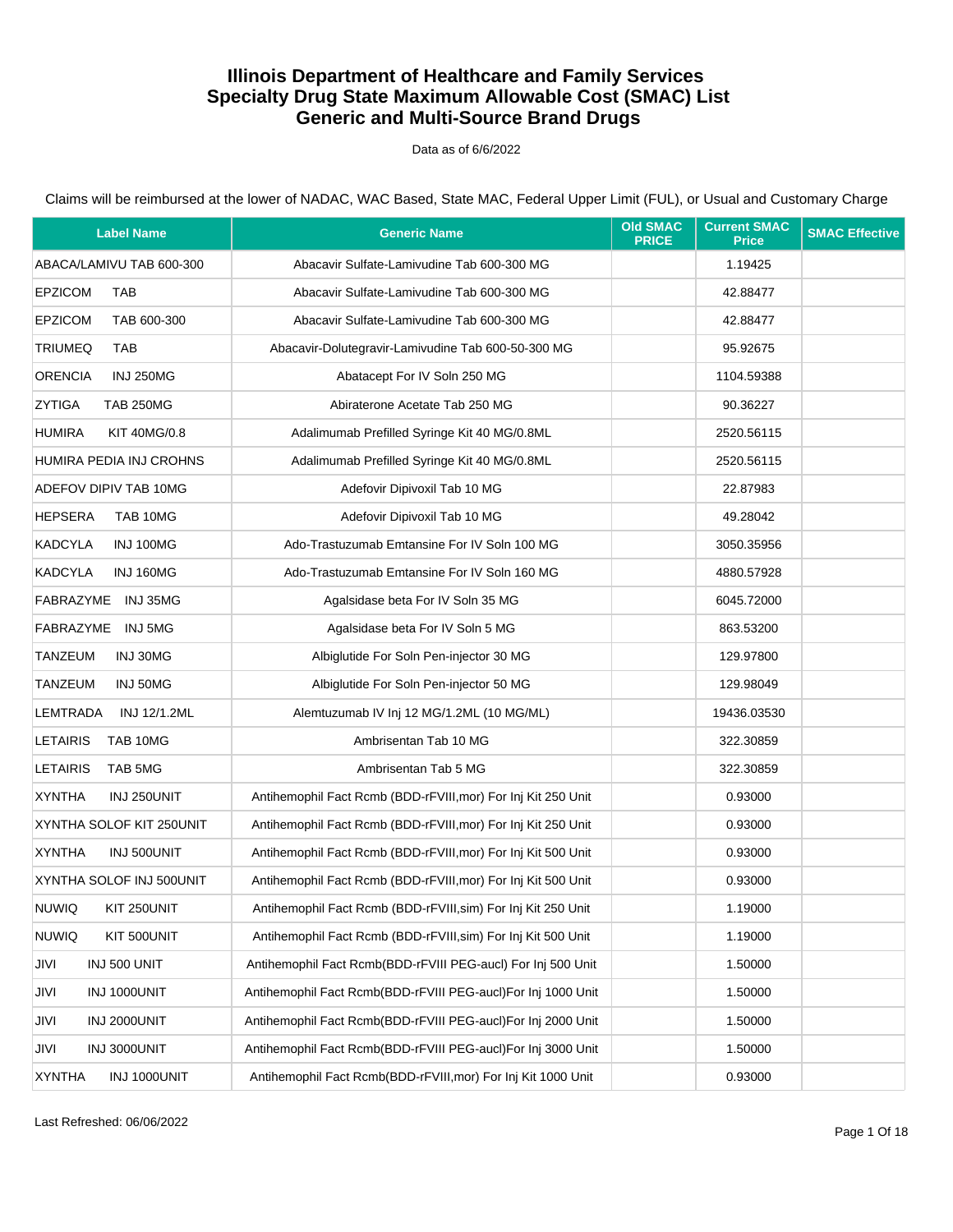#### Data as of 6/6/2022

| <b>Label Name</b>                | <b>Generic Name</b>                                           | <b>Old SMAC</b><br><b>PRICE</b> | <b>Current SMAC</b><br><b>Price</b> | <b>SMAC Effective</b> |
|----------------------------------|---------------------------------------------------------------|---------------------------------|-------------------------------------|-----------------------|
| XYNTHA SOLOF INJ 1000UNIT        | Antihemophil Fact Rcmb(BDD-rFVIII, mor) For Inj Kit 1000 Unit |                                 | 0.93000                             |                       |
| <b>XYNTHA</b><br>INJ 2000UNIT    | Antihemophil Fact Rcmb(BDD-rFVIII, mor) For Inj Kit 2000 Unit |                                 | 0.93000                             |                       |
| XYNTHA SOLOF INJ 2000UNIT        | Antihemophil Fact Rcmb(BDD-rFVIII,mor) For Inj Kit 2000 Unit  |                                 | 0.93000                             |                       |
| XYNTHA SOLOF INJ 3000UNIT        | Antihemophil Fact Rcmb(BDD-rFVIII, mor) For Inj Kit 3000 Unit |                                 | 0.93000                             |                       |
| <b>NUWIQ</b><br>KIT 1000UNIT     | Antihemophil Fact Rcmb(BDD-rFVIII, sim) For Inj Kit 1000 Unit |                                 | 1.19000                             |                       |
| <b>NUWIQ</b><br>KIT 1500UNIT     | Antihemophil Fact Rcmb(BDD-rFVIII, sim) For Inj Kit 1500 Unit |                                 | 1.19000                             |                       |
| <b>NUWIQ</b><br>KIT 2000UNIT     | Antihemophil Fact Rcmb(BDD-rFVIII, sim) For Inj Kit 2000 Unit |                                 | 1.19000                             |                       |
| NOVOEIGHT INJ 1000UNIT           | Antihemophilic Fact Rcmb (BD trunc-rFVIII) For Inj 1000 Unit  |                                 | 0.97000                             |                       |
| NOVOEIGHT INJ 1500UNIT           | Antihemophilic Fact Rcmb (BD trunc-rFVIII) For Inj 1500 Unit  |                                 | 0.97000                             |                       |
| <b>NOVOEIGHT</b><br>INJ 2000UNIT | Antihemophilic Fact Rcmb (BD trunc-rFVIII) For Inj 2000 Unit  |                                 | 0.97000                             |                       |
| NOVOEIGHT INJ 250UNIT            | Antihemophilic Fact Rcmb (BD trunc-rFVIII) For Inj 250 Unit   |                                 | 0.97000                             |                       |
| <b>NOVOEIGHT</b><br>INJ 3000UNIT | Antihemophilic Fact Rcmb (BD trunc-rFVIII) For Inj 3000 Unit  |                                 | 0.97000                             |                       |
| NOVOEIGHT INJ 500UNIT            | Antihemophilic Fact Rcmb (BD trunc-rFVIII) For Inj 500 Unit   |                                 | 0.97000                             |                       |
| <b>NUWIQ</b><br>INJ 1000UNIT     | Antihemophilic Fact Rcmb (BDD-rFVIII, sim) For Inj 1000 Unit  |                                 | 1.19000                             |                       |
| <b>NUWIQ</b><br>INJ 1500UNIT     | Antihemophilic Fact Rcmb (BDD-rFVIII, sim) For Inj 1500 Unit  |                                 | 1.19000                             |                       |
| <b>NUWIQ</b><br>INJ 2000UNIT     | Antihemophilic Fact Rcmb (BDD-rFVIII, sim) For Inj 2000 Unit  |                                 | 1.19000                             |                       |
| <b>AFSTYLA</b><br>KIT 1000UNIT   | Antihemophilic Fact Rcmb Single Chain For Inj Kit 1000 Unit   |                                 | 1.19000                             |                       |
| <b>AFSTYLA</b><br>KIT 2000UNIT   | Antihemophilic Fact Rcmb Single Chain For Inj Kit 2000 Unit   |                                 | 1.19000                             |                       |
| <b>AFSTYLA</b><br>KIT 250UNIT    | Antihemophilic Fact Rcmb Single Chain For Inj Kit 250 Unit    |                                 | 1.19000                             |                       |
| <b>AFSTYLA</b><br>KIT 3000UNIT   | Antihemophilic Fact Rcmb Single Chain For Inj Kit 3000 Unit   |                                 | 1.19000                             |                       |
| <b>AFSTYLA</b><br>KIT 500UNIT    | Antihemophilic Fact Rcmb Single Chain For Inj Kit 500 Unit    |                                 | 1.19000                             |                       |
| <b>HEMOFIL M</b><br>INJ 1000UNIT | Antihemophilic Factor (Human) For Inj 1000 Unit               |                                 | 0.75000                             |                       |
| KOATE<br>INJ 1000UNIT            | Antihemophilic Factor (Human) For Inj 1000 Unit               |                                 | 0.61000                             |                       |
| KOATE-DVI<br>INJ 1000UNIT        | Antihemophilic Factor (Human) For Inj 1000 Unit               |                                 | 0.61000                             |                       |
| <b>HEMOFIL M</b><br>SOL          | Antihemophilic Factor (Human) For Inj 1501-2000 Unit          |                                 | 0.75000                             |                       |
| INJ 1700UNIT<br><b>HEMOFIL M</b> | Antihemophilic Factor (Human) For Inj 1700 Unit               |                                 | 0.75000                             |                       |
| <b>HEMOFIL M</b><br>INJ 220-400  | Antihemophilic Factor (Human) For Inj 220-400 Unit            |                                 | 0.75000                             |                       |
| <b>HEMOFIL M</b><br>INJ 250UNIT  | Antihemophilic Factor (Human) For Inj 250 Unit                |                                 | 0.75000                             |                       |
| <b>KOATE</b><br>INJ 250UNIT      | Antihemophilic Factor (Human) For Inj 250 Unit                |                                 | 0.61000                             |                       |
| KOATE-DVI<br>INJ 250UNIT         | Antihemophilic Factor (Human) For Inj 250 Unit                |                                 | 0.61000                             |                       |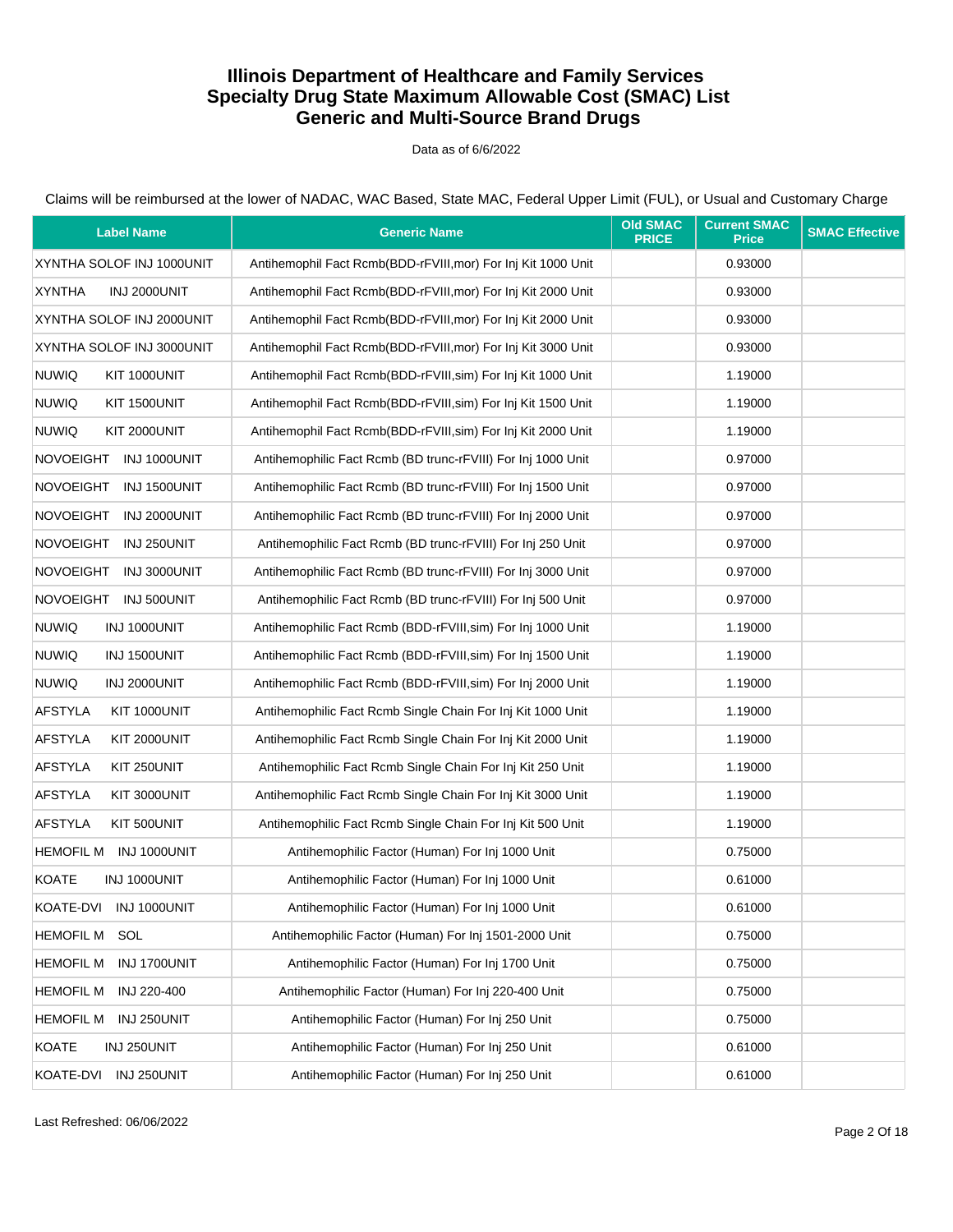### Data as of 6/6/2022

| <b>Label Name</b>               | <b>Generic Name</b>                                           | <b>Old SMAC</b><br><b>PRICE</b> | <b>Current SMAC</b><br><b>Price</b> | <b>SMAC Effective</b> |
|---------------------------------|---------------------------------------------------------------|---------------------------------|-------------------------------------|-----------------------|
| HEMOFIL M INJ 401-800           | Antihemophilic Factor (Human) For Inj 401-800 Unit            |                                 | 0.75000                             |                       |
| HEMOFIL M INJ 500UNIT           | Antihemophilic Factor (Human) For Inj 500 Unit                |                                 | 0.75000                             |                       |
| <b>KOATE</b><br>INJ 500 UNIT    | Antihemophilic Factor (Human) For Inj 500 Unit                |                                 | 0.61000                             |                       |
| KOATE-DVI INJ 500UNIT           | Antihemophilic Factor (Human) For Inj 500 Unit                |                                 | 0.61000                             |                       |
| HEMOFIL M SOL 801-1500          | Antihemophilic Factor (Human) For Inj 801-1500 Unit           |                                 | 0.75000                             |                       |
| MONOCLATE-P INJ 1000UNIT        | Antihemophilic Factor (Human) For Inj Kit 1000 Unit           |                                 | 0.61000                             |                       |
| MONOCLATE-P INJ 1500UNIT        | Antihemophilic Factor (Human) For Inj Kit 1500 Unit           |                                 | 0.61000                             |                       |
| MONOCLATE-P INJ 250UNIT         | Antihemophilic Factor (Human) For Inj Kit 250 Unit            |                                 | 0.61000                             |                       |
| MONOCLATE-P INJ 500UNIT         | Antihemophilic Factor (Human) For Inj Kit 500 Unit            |                                 | 0.61000                             |                       |
| <b>OBIZUR</b><br>INJ 500 UNIT   | Antihemophilic Factor (Recomb Porc) rpFVIII For Inj 500 Unit  |                                 | 3.96000                             |                       |
| <b>NUWIQ</b><br>INJ 250UNIT     | Antihemophilic Factor Rcmb (BDD-rFVIII, sim) For Inj 250 Unit |                                 | 1.19000                             |                       |
| <b>NUWIQ</b><br>INJ 500UNIT     | Antihemophilic Factor Rcmb (BDD-rFVIII, sim) For Inj 500 Unit |                                 | 1.19000                             |                       |
| <b>ELOCTATE</b><br>INJ 1000UNIT | Antihemophilic Factor Rcmb (BDD-rFVIIIFc) For Inj 1000 Unit   |                                 | 1.48000                             |                       |
| <b>ELOCTATE</b><br>INJ 1500UNIT | Antihemophilic Factor Rcmb (BDD-rFVIIIFc) For Inj 1500 Unit   |                                 | 1.48000                             |                       |
| <b>ELOCTATE</b><br>INJ 2000UNIT | Antihemophilic Factor Rcmb (BDD-rFVIIIFc) For Inj 2000 Unit   |                                 | 1.48000                             |                       |
| <b>ELOCTATE</b><br>INJ 250UNIT  | Antihemophilic Factor Rcmb (BDD-rFVIIIFc) For Inj 250 Unit    |                                 | 1.48000                             |                       |
| <b>ELOCTATE</b><br>INJ 3000UNIT | Antihemophilic Factor Rcmb (BDD-rFVIIIFc) For Inj 3000 Unit   |                                 | 1.48000                             |                       |
| <b>ELOCTATE</b><br>INJ 500UNIT  | Antihemophilic Factor Rcmb (BDD-rFVIIIFc) For Inj 500 Unit    |                                 | 1.48000                             |                       |
| <b>ELOCTATE</b><br>INJ 750UNIT  | Antihemophilic Factor Rcmb (BDD-rFVIIIFc) For Inj 750 Unit    |                                 | 1.48000                             |                       |
| ADVATE<br>INJ 1000UNIT          | Antihemophilic Factor Recomb (rAHF-PFM) For Inj 1000 Unit     |                                 | 1.00000                             |                       |
| <b>KOVALTRY</b><br>INJ 1000UNIT | Antihemophilic Factor Recomb (rAHF-PFM) For Inj 1000 Unit     |                                 | 0.87000                             |                       |
| ADVATE<br>INJ 1500UNIT          | Antihemophilic Factor Recomb (rAHF-PFM) For Inj 1500 Unit     |                                 | 1.00000                             |                       |
| ADVATE<br>INJ 2000UNIT          | Antihemophilic Factor Recomb (rAHF-PFM) For Inj 2000 Unit     |                                 | 1.00000                             |                       |
| KOVALTRY<br>INJ 2000UNIT        | Antihemophilic Factor Recomb (rAHF-PFM) For Inj 2000 Unit     |                                 | 0.87000                             |                       |
| <b>ADVATE</b><br>INJ 250UNIT    | Antihemophilic Factor Recomb (rAHF-PFM) For Inj 250 Unit      |                                 | 1.00000                             |                       |
| <b>KOVALTRY</b><br>INJ 250UNIT  | Antihemophilic Factor Recomb (rAHF-PFM) For Inj 250 Unit      |                                 | 0.87000                             |                       |
| ADVATE<br>INJ 3000UNIT          | Antihemophilic Factor Recomb (rAHF-PFM) For Inj 3000 Unit     |                                 | 1.00000                             |                       |
| <b>KOVALTRY</b><br>INJ 3000UNIT | Antihemophilic Factor Recomb (rAHF-PFM) For Inj 3000 Unit     |                                 | 0.87000                             |                       |
| ADVATE<br>INJ 4000UNIT          | Antihemophilic Factor Recomb (rAHF-PFM) For Inj 4000 Unit     |                                 | 1.00000                             |                       |
| ADVATE<br>INJ 500UNIT           | Antihemophilic Factor Recomb (rAHF-PFM) For Inj 500 Unit      |                                 | 1.00000                             |                       |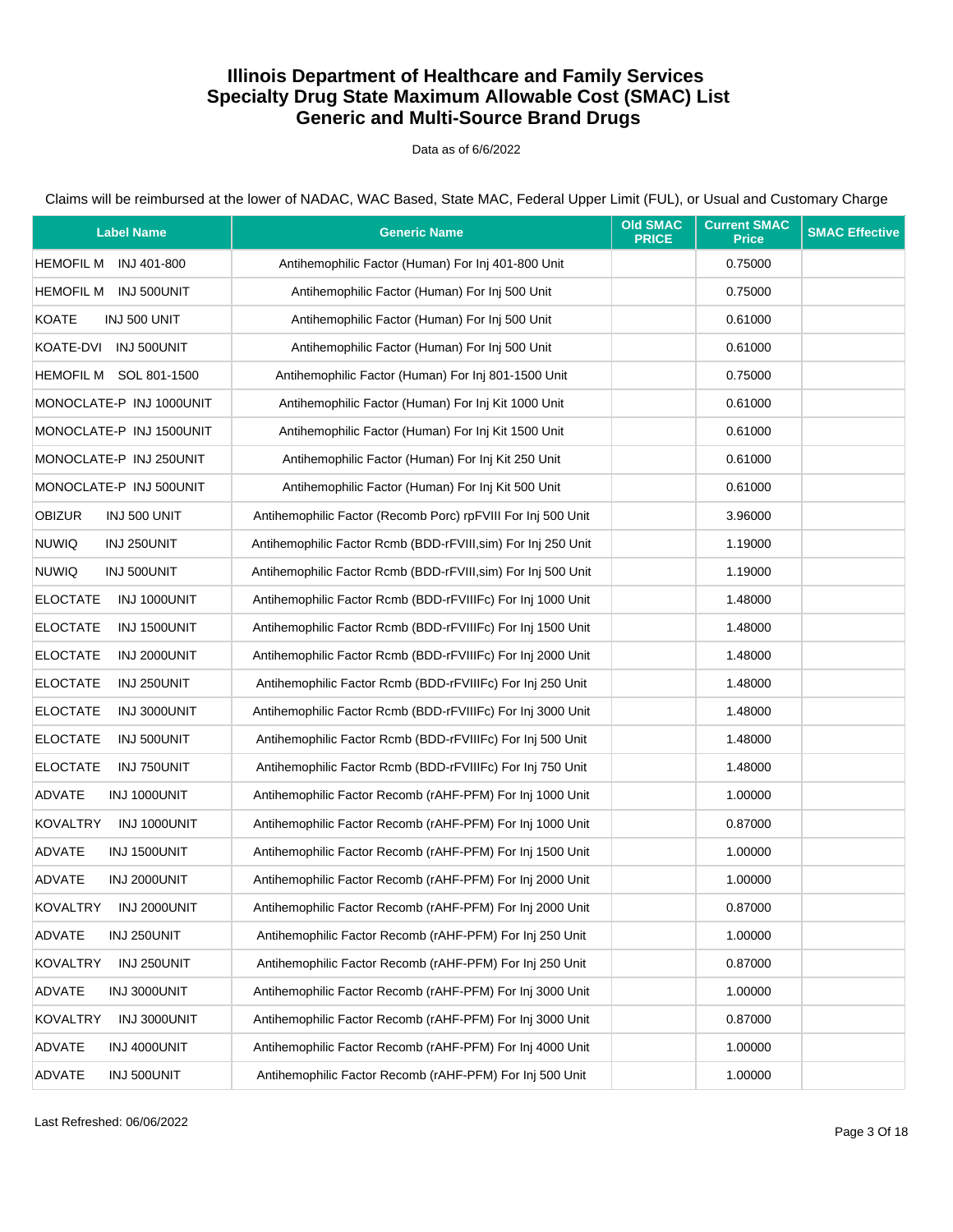#### Data as of 6/6/2022

| <b>Label Name</b>        | <b>Generic Name</b>                                          | <b>Old SMAC</b><br><b>PRICE</b> | <b>Current SMAC</b><br><b>Price</b> | <b>SMAC Effective</b> |
|--------------------------|--------------------------------------------------------------|---------------------------------|-------------------------------------|-----------------------|
| KOVALTRY INJ 500UNIT     | Antihemophilic Factor Recomb (rAHF-PFM) For Inj 500 Unit     |                                 | 0.87000                             |                       |
| RECOMBINATE INJ          | Antihemophilic Factor Recomb (rFVIII) For Inj 1241-1800 Unit |                                 | 0.95000                             |                       |
| RECOMBINATE INJ          | Antihemophilic Factor Recomb (rFVIII) For Inj 1801-2400 Unit |                                 | 0.95000                             |                       |
| RECOMBINATE INJ 220-400  | Antihemophilic Factor Recomb (rFVIII) For Inj 220-400 Unit   |                                 | 0.95000                             |                       |
| RECOMBINATE INJ 401-800  | Antihemophilic Factor Recomb (rFVIII) For Inj 401-800 Unit   |                                 | 0.95000                             |                       |
| RECOMBINATE INJ 801-1240 | Antihemophilic Factor Recomb (rFVIII) For Inj 801-1240 Unit  |                                 | 0.95000                             |                       |
| HELIXATE FS INJ 1000UNIT | Antihemophilic Factor Recomb (rFVIII) For Inj Kit 1000 Unit  |                                 | 0.86000                             |                       |
| KOGENATE FS INJ 1000/BS  | Antihemophilic Factor Recomb (rFVIII) For Inj Kit 1000 Unit  |                                 | 0.88000                             |                       |
| KOGENATE FS INJ 1000UNIT | Antihemophilic Factor Recomb (rFVIII) For Inj Kit 1000 Unit  |                                 | 0.88000                             |                       |
| HELIXATE FS INJ 2000UNIT | Antihemophilic Factor Recomb (rFVIII) For Inj Kit 2000 Unit  |                                 | 0.86000                             |                       |
| KOGENATE FS INJ 2000/BS  | Antihemophilic Factor Recomb (rFVIII) For Inj Kit 2000 Unit  |                                 | 0.88000                             |                       |
| KOGENATE FS INJ 2000UNIT | Antihemophilic Factor Recomb (rFVIII) For Inj Kit 2000 Unit  |                                 | 0.88000                             |                       |
| HELIXATE FS INJ 250UNIT  | Antihemophilic Factor Recomb (rFVIII) For Inj Kit 250 Unit   |                                 | 0.86000                             |                       |
| KOGENATE FS INJ 250/BS   | Antihemophilic Factor Recomb (rFVIII) For Inj Kit 250 Unit   |                                 | 0.88000                             |                       |
| KOGENATE FS INJ 250UNIT  | Antihemophilic Factor Recomb (rFVIII) For Inj Kit 250 Unit   |                                 | 0.88000                             |                       |
| HELIXATE FS INJ 3000UNIT | Antihemophilic Factor Recomb (rFVIII) For Inj Kit 3000 Unit  |                                 | 0.86000                             |                       |
| KOGENATE FS INJ 3000/BS  | Antihemophilic Factor Recomb (rFVIII) For Inj Kit 3000 Unit  |                                 | 0.88000                             |                       |
| KOGENATE FS INJ 3000UNIT | Antihemophilic Factor Recomb (rFVIII) For Inj Kit 3000 Unit  |                                 | 0.88000                             |                       |
| HELIXATE FS INJ 500UNIT  | Antihemophilic Factor Recomb (rFVIII) For Inj Kit 500 Unit   |                                 | 0.86000                             |                       |
| KOGENATE FS INJ 500/BS   | Antihemophilic Factor Recomb (rFVIII) For Inj Kit 500 Unit   |                                 | 0.88000                             |                       |
| KOGENATE FS INJ 500UNIT  | Antihemophilic Factor Recomb (rFVIII) For Inj Kit 500 Unit   |                                 | 0.88000                             |                       |
| ESPEROCT INJ 1000UNIT    | Antihemophilic Factor Recomb Glycopeg-exei For Inj 1000 Unit |                                 | 1.48000                             |                       |
| ESPEROCT INJ 1500UNIT    | Antihemophilic Factor Recomb Glycopeg-exei For Inj 1500 Unit |                                 | 1.48000                             |                       |
| ESPEROCT INJ 2000UNIT    | Antihemophilic Factor Recomb Glycopeg-exei For Inj 2000 Unit |                                 | 1.48000                             |                       |
| ESPEROCT INJ 3000UNIT    | Antihemophilic Factor Recomb Glycopeq-exei For Inj 3000 Unit |                                 | 1.48000                             |                       |
| ESPEROCT INJ 500UNIT     | Antihemophilic Factor Recomb Glycopeg-exei For Inj 500 Unit  |                                 | 1.48000                             |                       |
| ADYNOVATE INJ 1000UNIT   | Antihemophilic Factor Recomb Pegylated For Inj 1000 Unit     |                                 | 1.36000                             |                       |
| ADYNOVATE INJ 2000UNIT   | Antihemophilic Factor Recomb Pegylated For Inj 2000 Unit     |                                 | 1.36000                             |                       |
| ADYNOVATE<br>INJ 250UNIT | Antihemophilic Factor Recomb Pegylated For Inj 250 Unit      |                                 | 1.36000                             |                       |
| ADYNOVATE INJ 500UNIT    | Antihemophilic Factor Recomb Pegylated For Inj 500 Unit      |                                 | 1.36000                             |                       |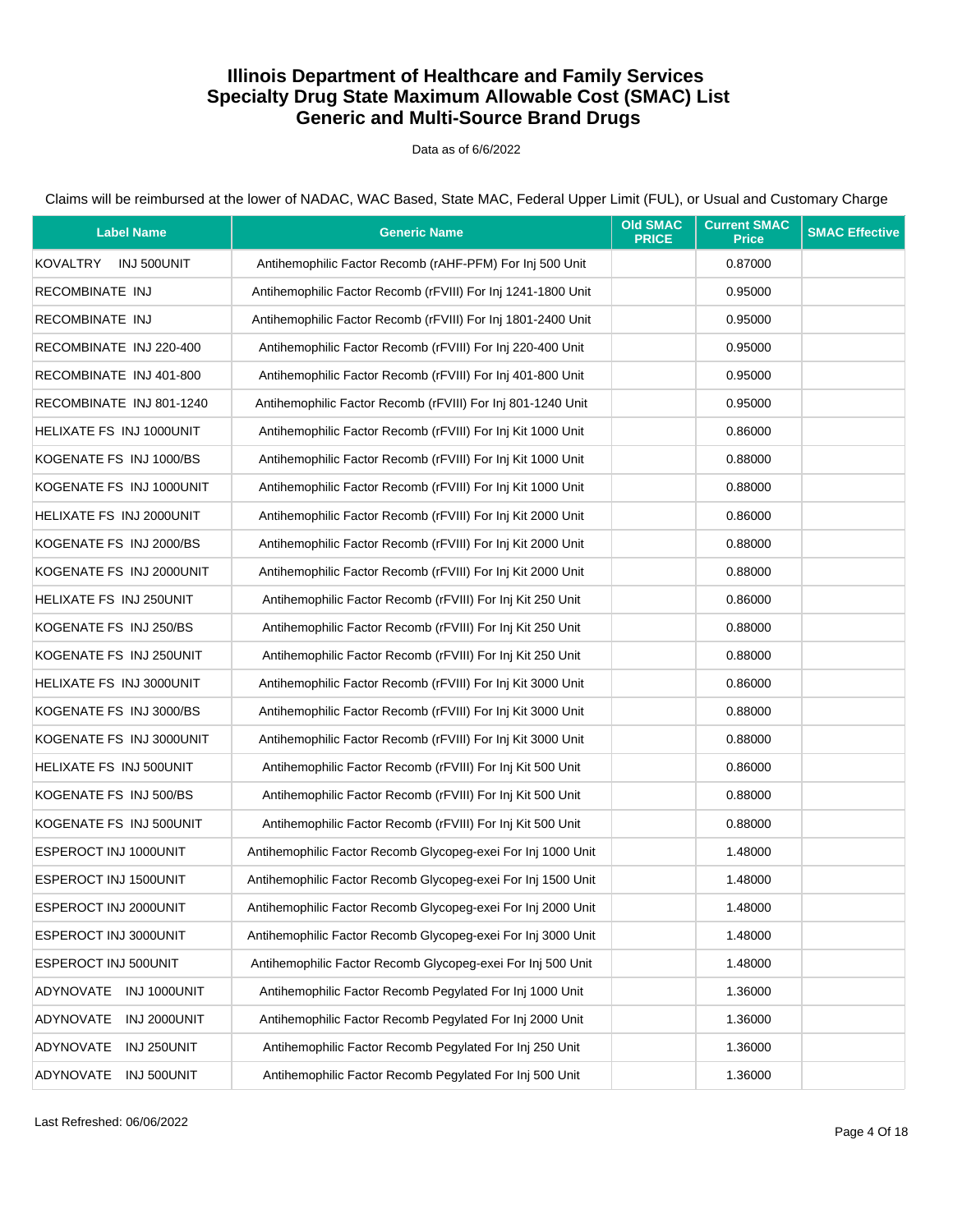### Data as of 6/6/2022

| <b>Label Name</b>                    | <b>Generic Name</b>                                          | <b>Old SMAC</b><br><b>PRICE</b> | <b>Current SMAC</b><br><b>Price</b> | <b>SMAC Effective</b> |
|--------------------------------------|--------------------------------------------------------------|---------------------------------|-------------------------------------|-----------------------|
| ALPHANATE INJ VWF/HUM                | Antihemophilic Factor/VWF (Human) For Inj 1000 Unit          |                                 | 0.72000                             |                       |
| <b>WILATE</b><br>INJ                 | Antihemophilic Factor/VWF (Human) For Inj 1000-1000 Unit     |                                 | 0.71000                             |                       |
| <b>WILATE</b><br>INJ                 | Antihemophilic Factor/VWF (Human) For Inj 1000-1000 Unit Kit |                                 | 0.71000                             |                       |
| HUMATE-P<br>SOL 2400UNIT             | Antihemophilic Factor/VWF (Human) For Inj 1000-2400 Unit     |                                 | 0.74000                             |                       |
| ALPHANATE INJ VWF/HUM                | Antihemophilic Factor/VWF (Human) For Inj 1500 Unit          |                                 | 0.72000                             |                       |
| ALPHANATE<br>INJ VWF/HUM             | Antihemophilic Factor/VWF (Human) For Inj 2000 Unit          |                                 | 0.72000                             |                       |
| ALPHANATE INJ VWF/HUM                | Antihemophilic Factor/VWF (Human) For Inj 250 Unit           |                                 | 0.72000                             |                       |
| HUMATE-P<br>SOL 250-600              | Antihemophilic Factor/VWF (Human) For Inj 250-600 Unit       |                                 | 0.74000                             |                       |
| WILATE<br>INJ                        | Antihemophilic Factor/VWF (Human) For Inj 450-450 Unit       |                                 | 0.71500                             |                       |
| ALPHANATE INJ VWF/HUM                | Antihemophilic Factor/VWF (Human) For Inj 500 Unit           |                                 | 0.72000                             |                       |
| HUMATE-P<br>SOL 500-1200             | Antihemophilic Factor/VWF (Human) For Inj 500-1200 Unit      |                                 | 0.74000                             |                       |
| <b>WILATE</b><br>INJ                 | Antihemophilic Factor/VWF (Human) For Inj 500-500 Unit       |                                 | 0.71000                             |                       |
| <b>WILATE</b><br>INJ                 | Antihemophilic Factor/VWF (Human) For Inj 500-500 Unit Kit   |                                 | 0.71000                             |                       |
| <b>WILATE</b><br>INJ                 | Antihemophilic Factor/VWF (Human) For Inj 900-900 Unit       |                                 | 0.71500                             |                       |
| <b>FEIBA</b><br>INJ                  | Antiinhibitor Coaqulant Complex For IV Soln 1000 Unit        |                                 | 1.47000                             |                       |
| <b>FEIBA</b><br>INJ                  | Antiinhibitor Coagulant Complex For IV Soln 2500 Unit        |                                 | 1.47000                             |                       |
| <b>FEIBA</b><br>INJ                  | Antiinhibitor Coagulant Complex For IV Soln 500 Unit         |                                 | 1.47000                             |                       |
| <b>OTEZLA</b><br>TAB 30MG            | Apremilast Tab 30 MG                                         |                                 | 56.40680                            |                       |
| <b>OTEZLA</b><br>TAB 10/20/30        | Apremilast Tab Starter Therapy Pack 10 MG & 20 MG & 30 MG    |                                 | 61.53469                            |                       |
| REYATAZ<br>CAP 150MG                 | Atazanavir Sulfate Cap 150 MG (Base Equiv)                   |                                 | 24.29011                            |                       |
| <b>BENLYSTA</b><br><b>INJ 400MG</b>  | Belimumab For IV Soln 400 MG                                 |                                 | 1746.20712                          |                       |
| <b>AVASTIN</b><br>INJ                | Bevacizumab IV Soln 100 MG/4ML (For Infusion)                |                                 | 198.43806                           |                       |
| <b>AVASTIN</b><br>INJ 400/16ML       | Bevacizumab IV Soln 400 MG/16ML (For Infusion)               |                                 | 198.43806                           |                       |
| VICTRELIS CAP 200MG                  | Boceprevir Cap 200 MG                                        |                                 | 19.82135                            |                       |
| TRACLEER<br><b>TAB 125MG</b>         | Bosentan Tab 125 MG                                          |                                 | 193.08456                           |                       |
| <b>TRACLEER</b><br><b>TAB 62.5MG</b> | Bosentan Tab 62.5 MG                                         |                                 | 193.08456                           |                       |
| <b>BRIVIACT</b><br>SOL 10MG/ML       | Brivaracetam Oral Soln 10 MG/ML                              |                                 | 3.80140                             |                       |
| <b>BRIVIACT</b><br>TAB 10MG          | Brivaracetam Tab 10 MG                                       |                                 | 19.00700                            |                       |
| <b>BRIVIACT</b><br>TAB 100MG         | Brivaracetam Tab 100 MG                                      |                                 | 19.00707                            |                       |
| <b>BRIVIACT</b><br>TAB 25MG          | Brivaracetam Tab 25 MG                                       |                                 | 19.00700                            |                       |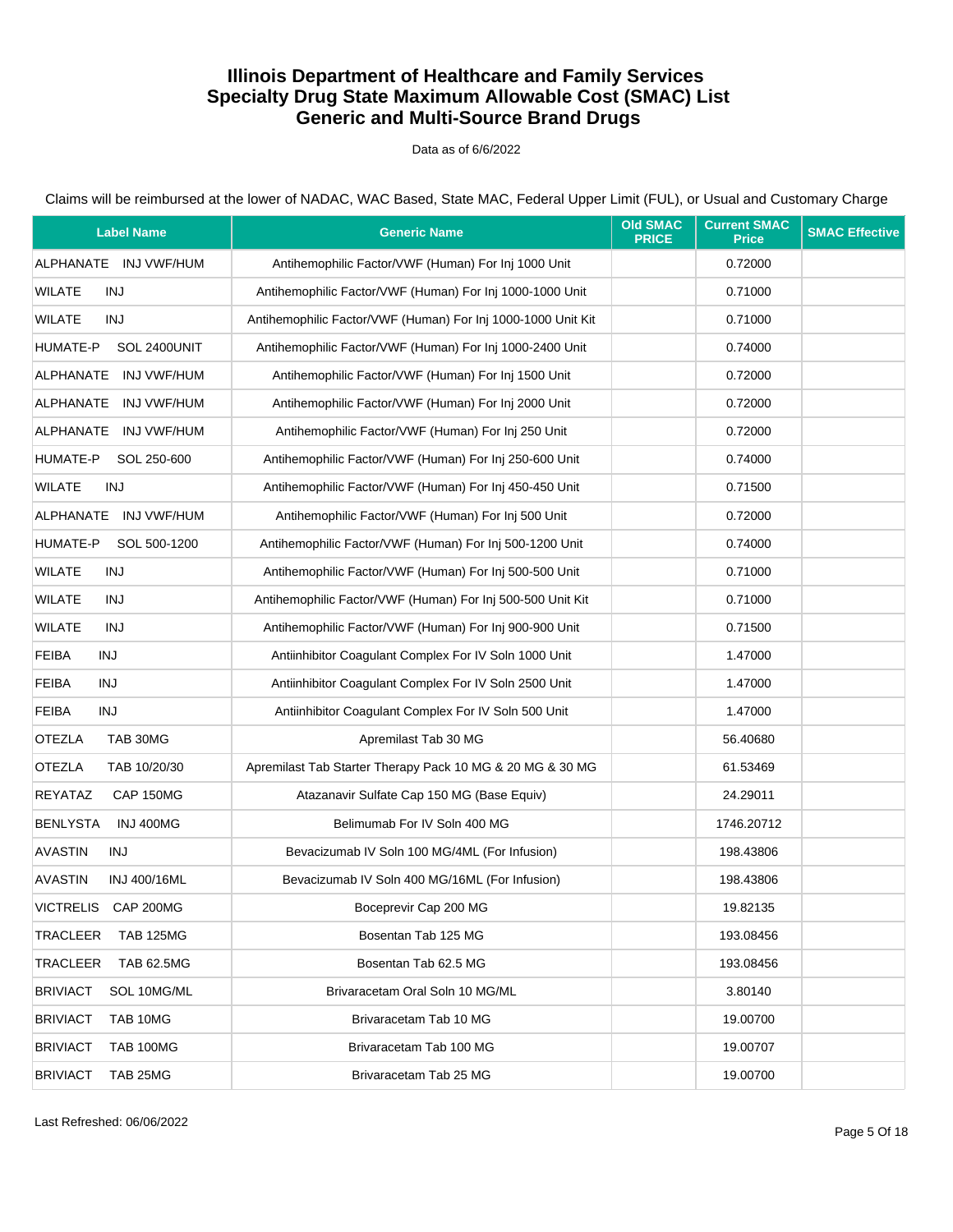Data as of 6/6/2022

| <b>Label Name</b>               | <b>Generic Name</b>                                       | <b>Old SMAC</b><br><b>PRICE</b> | <b>Current SMAC</b><br><b>Price</b> | <b>SMAC Effective</b> |
|---------------------------------|-----------------------------------------------------------|---------------------------------|-------------------------------------|-----------------------|
| <b>BRIVIACT</b><br>TAB 50MG     | Brivaracetam Tab 50 MG                                    |                                 | 19.00707                            |                       |
| <b>BRIVIACT</b><br>TAB 75MG     | Brivaracetam Tab 75 MG                                    |                                 | 19.00700                            |                       |
| <b>CIMZIA</b><br>KIT            | Certolizumab Pegol For Inj Kit 2 X 200 MG                 |                                 | 4310.12028                          |                       |
| <b>SENSIPAR</b><br>TAB 30MG     | Cinacalcet HCl Tab 30 MG (Base Equiv)                     |                                 | 26.02878                            |                       |
| <b>ALPROLIX</b><br>INJ 1000UNIT | Coagulation Factor IX (Recomb) (rFIXFc) For Inj 1000 Unit |                                 | 2.20000                             |                       |
| <b>ALPROLIX</b><br>INJ 2000UNIT | Coagulation Factor IX (Recomb) (rFIXFc) For Inj 2000 Unit |                                 | 2.20000                             |                       |
| ALPROLIX<br>INJ 250UNIT         | Coagulation Factor IX (Recomb) (rFIXFc) For Inj 250 Unit  |                                 | 2.20000                             |                       |
| <b>ALPROLIX</b><br>INJ 3000UNIT | Coagulation Factor IX (Recomb) (rFIXFc) For Inj 3000 Unit |                                 | 2.20000                             |                       |
| <b>ALPROLIX</b><br>INJ 4000UNIT | Coagulation Factor IX (Recomb) (rFIXFc) For Inj 4000 Unit |                                 | 2.20000                             |                       |
| <b>ALPROLIX</b><br>INJ 500UNIT  | Coagulation Factor IX (Recomb) (rFIXFc) For Inj 500 Unit  |                                 | 2.20000                             |                       |
| <b>IDELVION</b><br>SOL 1000UNIT | Coagulation Factor IX (Recomb) (rIX-FP) For Inj 1000 Unit |                                 | 3.84000                             |                       |
| <b>IDELVION</b><br>SOL 2000UNIT | Coagulation Factor IX (Recomb) (rIX-FP) For Inj 2000 Unit |                                 | 3.84000                             |                       |
| <b>IDELVION</b><br>SOL 250UNIT  | Coaqulation Factor IX (Recomb) (rIX-FP) For Inj 250 Unit  |                                 | 3.84000                             |                       |
| <b>IDELVION</b><br>SOL 3500UNIT | Coagulation Factor IX (Recomb) (rIX-FP) For Inj 3500 Unit |                                 | 3.84000                             |                       |
| <b>IDELVION</b><br>SOL 500UNIT  | Coaqulation Factor IX (Recomb) (rIX-FP) For Inj 500 Unit  |                                 | 3.84000                             |                       |
| <b>IXINITY</b><br>INJ 1000UNIT  | Coagulation Factor IX (Recombinant) For Inj 1000 Unit     |                                 | 1.09000                             |                       |
| <b>RIXUBIS</b><br>INJ 1000UNIT  | Coagulation Factor IX (Recombinant) For Inj 1000 Unit     |                                 | 0.98000                             |                       |
| <b>IXINITY</b><br>INJ 1500UNIT  | Coagulation Factor IX (Recombinant) For Inj 1500 Unit     |                                 | 1.09000                             |                       |
| <b>IXINITY</b><br>INJ 2000UNIT  | Coagulation Factor IX (Recombinant) For Inj 2000 Unit     |                                 | 1.09000                             |                       |
| <b>RIXUBIS</b><br>INJ 2000UNIT  | Coagulation Factor IX (Recombinant) For Inj 2000 Unit     |                                 | 0.98000                             |                       |
| <b>IXINITY</b><br>INJ 250UNIT   | Coagulation Factor IX (Recombinant) For Inj 250 Unit      |                                 | 1.09000                             |                       |
| <b>RIXUBIS</b><br>INJ 250 UNIT  | Coagulation Factor IX (Recombinant) For Inj 250 Unit      |                                 | 0.98000                             |                       |
| <b>IXINITY</b><br>INJ 3000UNIT  | Coaqulation Factor IX (Recombinant) For Inj 3000 Unit     |                                 | 1.09000                             |                       |
| <b>RIXUBIS</b><br>INJ 3000UNIT  | Coagulation Factor IX (Recombinant) For Inj 3000 Unit     |                                 | 0.98000                             |                       |
| <b>IXINITY</b><br>INJ 500UNIT   | Coagulation Factor IX (Recombinant) For Inj 500 Unit      |                                 | 1.09000                             |                       |
| <b>RIXUBIS</b><br>INJ 500UNIT   | Coagulation Factor IX (Recombinant) For Inj 500 Unit      |                                 | 0.98000                             |                       |
| <b>BENEFIX</b><br>INJ 1000UNIT  | Coagulation Factor IX (Recombinant) For Inj Kit 1000 Unit |                                 | 1.09000                             |                       |
| <b>BENEFIX</b><br>INJ 2000UNIT  | Coagulation Factor IX (Recombinant) For Inj Kit 2000 Unit |                                 | 1.09000                             |                       |
| <b>BENEFIX</b><br>INJ 250UNIT   | Coagulation Factor IX (Recombinant) For Inj Kit 250 Unit  |                                 | 1.09000                             |                       |
| <b>BENEFIX</b><br>INJ 3000UNIT  | Coagulation Factor IX (Recombinant) For Inj Kit 3000 Unit |                                 | 1.09000                             |                       |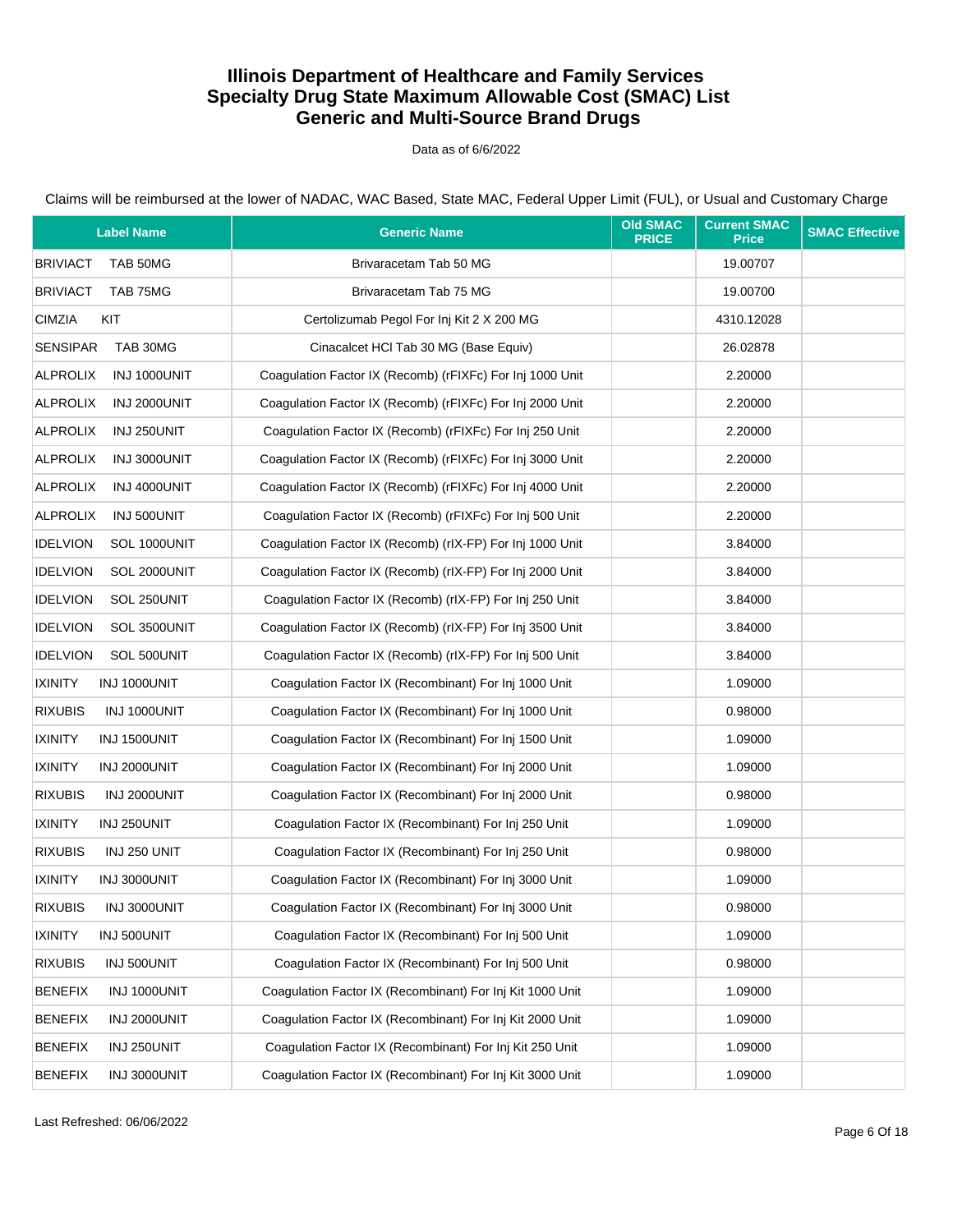### Data as of 6/6/2022

| <b>Label Name</b>                     | <b>Generic Name</b>                                          | <b>Old SMAC</b><br><b>PRICE</b> | <b>Current SMAC</b><br><b>Price</b> | <b>SMAC Effective</b> |
|---------------------------------------|--------------------------------------------------------------|---------------------------------|-------------------------------------|-----------------------|
| <b>BENEFIX</b><br>INJ 500UNIT         | Coagulation Factor IX (Recombinant) For Inj Kit 500 Unit     |                                 | 1.09000                             |                       |
| ALPHANINE SD INJ 1000UNIT             | Coagulation Factor IX For Inj 1000 Unit                      |                                 | 0.68500                             |                       |
| <b>MONONINE</b><br>INJ 1000UNIT       | Coaqulation Factor IX For Inj 1000 Unit                      |                                 | 0.85000                             |                       |
| ALPHANINE SD INJ 1500UNIT             | Coagulation Factor IX For Inj 1500 Unit                      |                                 | 0.68500                             |                       |
| <b>MONONINE</b><br>INJ 250UNIT        | Coagulation Factor IX For Inj 250 Unit                       |                                 | 0.85000                             |                       |
| ALPHANINE SD INJ 500UNIT              | Coaqulation Factor IX For Inj 500 Unit                       |                                 | 0.68500                             |                       |
| <b>MONONINE</b><br>INJ 500UNIT        | Coaqulation Factor IX For Inj 500 Unit                       |                                 | 0.85000                             |                       |
| <b>REBINYN</b><br>SOL 1000UNIT        | Coagulation Factor IX Recomb Glycopegylated For Inj 1000 Unt |                                 | 1.30000                             |                       |
| <b>REBINYN</b><br>SOL 2000UNIT        | Coagulation Factor IX Recomb Glycopegylated For Inj 2000 Unt |                                 | 1.30000                             |                       |
| <b>REBINYN</b><br>SOL 500UNIT         | Coagulation Factor IX Recomb Glycopegylated For Inj 500 Unt  |                                 | 1.30000                             |                       |
| SEVENFACT INJ1MG                      | Coagulation Factor VIIa (Recom)-incw For Inj 1 MG (1000 MCG) |                                 | 1.50000                             |                       |
| SEVENFACT INJ 5MG                     | Coagulation Factor VIIa (Recom)-jncw For Inj 5 MG (5000 MCG) |                                 | 1.50000                             |                       |
| NOVOSEVEN RT INJ 1MG                  | Coagulation Factor VIIa (Recomb) For Inj 1 MG (1000 MCG)     |                                 | 1.50000                             |                       |
| NOVOSEVEN RT INJ 2MG                  | Coagulation Factor VIIa (Recomb) For Inj 2 MG (2000 MCG)     |                                 | 1.50000                             |                       |
| NOVOSEVEN RT INJ 5MG                  | Coagulation Factor VIIa (Recomb) For Inj 5 MG (5000 MCG)     |                                 | 1.50000                             |                       |
| NOVOSEVEN RT INJ 8MG                  | Coagulation Factor VIIa (Recomb) For Inj 8 MG (8000 MCG)     |                                 | 1.50000                             |                       |
| COAGADEX<br>INJ 250UNIT               | Coagulation Factor X (Human) For Inj 250 Unit                |                                 | 6.00000                             |                       |
| <b>COAGADEX</b><br>INJ 500UNIT        | Coagulation Factor X (Human) For Inj 500 Unit                |                                 | 6.00000                             |                       |
| <b>TRETTEN</b><br><b>INJ</b>          | Coagulation Factor XIII A-Subunit For Inj 2000-3125 Unit     |                                 | 10.24000                            |                       |
| <b>TAFINLAR</b><br>CAP 50MG           | Dabrafenib Mesylate Cap 50 MG (Base Equivalent)              |                                 | 67.15563                            |                       |
| <b>ZINBRYTA</b><br>INJ 150MG/ML       | Daclizumab Soln Prefilled Syringe 150 MG/ML                  |                                 | 6805.99668                          |                       |
| <b>AMPYRA</b><br>TAB 10MG             | Dalfampridine Tab ER 12HR 10 MG                              |                                 | 44.68504                            |                       |
| <b>FRAGMIN</b><br>INJ 10000/ML        | Dalteparin Sodium Inj 10000 Unit/ML                          |                                 | 81.75168                            |                       |
| <b>FRAGMIN</b><br><b>INJ 12500UNT</b> | Dalteparin Sodium Inj 12500 Unit/0.5ML                       |                                 | 204.37920                           |                       |
| <b>FRAGMIN</b><br><b>INJ 15000UNT</b> | Dalteparin Sodium Inj 15000 Unit/0.6ML                       |                                 | 204.36260                           |                       |
| <b>FRAGMIN</b><br><b>INJ 18000UNT</b> | Dalteparin Sodium Inj 18000 Unit/0.72ML                      |                                 | 204.37366                           |                       |
| <b>FRAGMIN</b><br>INJ 2500/0.2        | Dalteparin Sodium Inj 2500 Unit/0.2ML                        |                                 | 125.99400                           |                       |
| <b>FRAGMIN</b><br>INJ 25000/ML        | Dalteparin Sodium Inj 25000 Unit/ML                          |                                 | 184.90740                           |                       |
| <b>FRAGMIN</b><br>INJ 5000/0.2        | Dalteparin Sodium Inj 5000 Unit/0.2ML                        |                                 | 204.37920                           |                       |
| <b>FRAGMIN</b><br>INJ 7500/0.3        | Dalteparin Sodium Inj 7500 Unit/0.3ML                        |                                 | 204.37920                           |                       |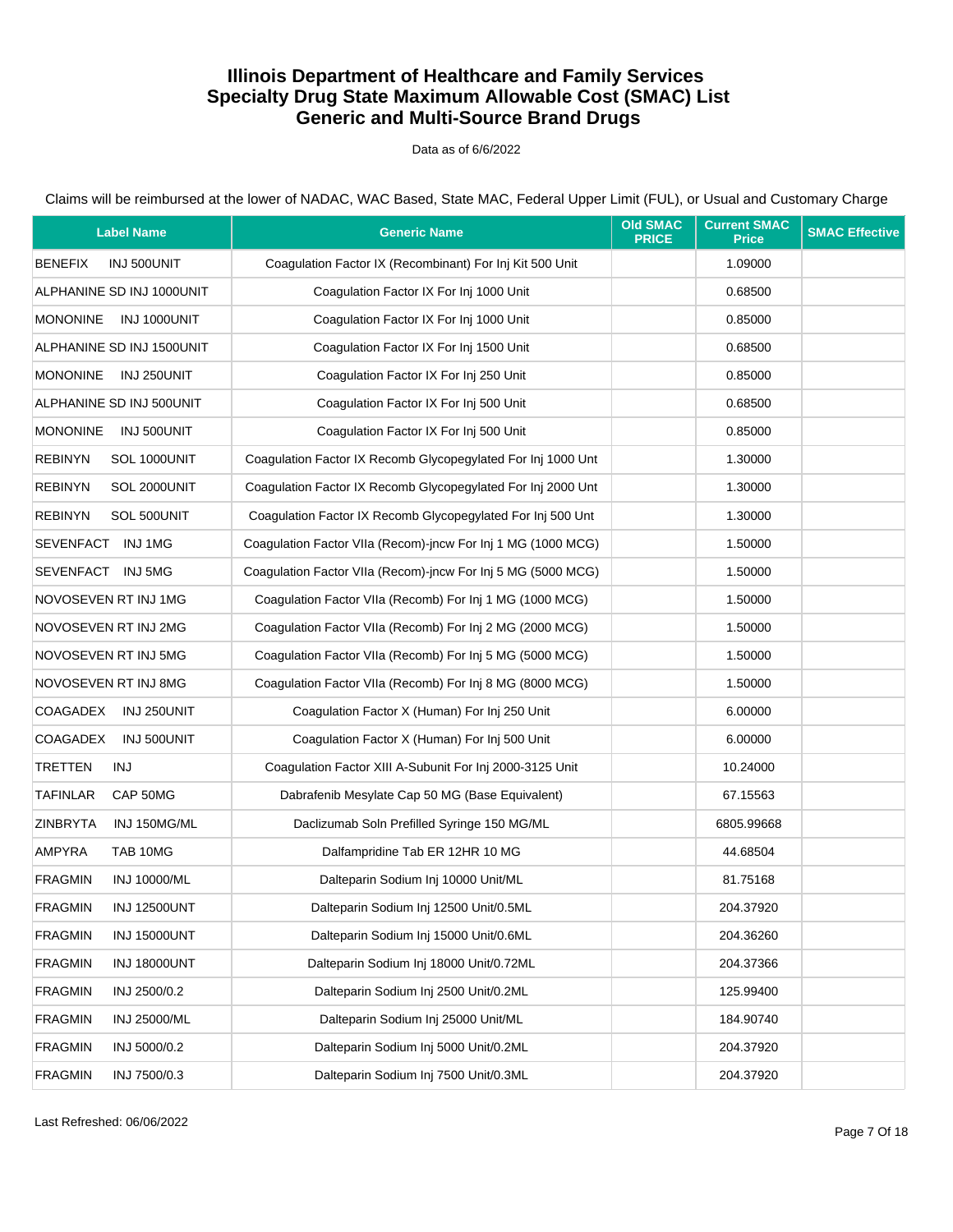### Data as of 6/6/2022

Claims will be reimbursed at the lower of NADAC, WAC Based, State MAC, Federal Upper Limit (FUL), or Usual and Customary Charge

| <b>Label Name</b>                      | <b>Generic Name</b>                                       | <b>Old SMAC</b><br><b>PRICE</b> | <b>Current SMAC</b><br><b>Price</b> | <b>SMAC Effective</b> |
|----------------------------------------|-----------------------------------------------------------|---------------------------------|-------------------------------------|-----------------------|
| <b>FRAGMIN</b><br><b>INJ 95000UNT</b>  | Dalteparin Sodium Inj 95000 Unit/3.8ML                    |                                 | 184.90740                           |                       |
| ARANESP<br>INJ 100MCG                  | Darbepoetin Alfa Soln Inj 100 MCG/ML                      |                                 | 770.90400                           |                       |
| ARANESP<br>INJ 150MCG                  | Darbepoetin Alfa Soln Inj 150 MCG/0.75ML                  |                                 | 1483.64160                          |                       |
| ARANESP<br>INJ 200MCG                  | Darbepoetin Alfa Soln Inj 200 MCG/ML                      |                                 | 1541.80800                          |                       |
| ARANESP<br>INJ 25MCG                   | Darbepoetin Alfa Soln Inj 25 MCG/ML                       |                                 | 192.72600                           |                       |
| <b>ARANESP</b><br>INJ 300MCG           | Darbepoetin Alfa Soln Inj 300 MCG/ML                      |                                 | 2312.71200                          |                       |
| <b>ARANESP</b><br>INJ 40MCG            | Darbepoetin Alfa Soln Inj 40 MCG/ML                       |                                 | 308.36160                           |                       |
| ARANESP<br>INJ 60MCG                   | Darbepoetin Alfa Soln Inj 60 MCG/ML                       |                                 | 462.54240                           |                       |
| ARANESP<br>INJ 100MCG                  | Darbepoetin Alfa Soln Prefilled Syringe 100 MCG/0.5ML     |                                 | 1541.80800                          |                       |
| ARANESP<br>INJ 150MCG                  | Darbepoetin Alfa Soln Prefilled Syringe 150 MCG/0.3ML     |                                 | 3854.52000                          |                       |
| ARANESP<br>INJ 200MCG                  | Darbepoetin Alfa Soln Prefilled Syringe 200 MCG/0.4ML     |                                 | 3854.52000                          |                       |
| ARANESP<br>INJ 25MCG                   | Darbepoetin Alfa Soln Prefilled Syringe 25 MCG/0.42ML     |                                 | 458.87142                           |                       |
| ARANESP<br>INJ 300MCG                  | Darbepoetin Alfa Soln Prefilled Syringe 300 MCG/0.6ML     |                                 | 3854.52000                          |                       |
| ARANESP<br>INJ 40MCG                   | Darbepoetin Alfa Soln Prefilled Syringe 40 MCG/0.4ML      |                                 | 770.90400                           |                       |
| ARANESP<br>INJ 500MCG                  | Darbepoetin Alfa Soln Prefilled Syringe 500 MCG/ML        |                                 | 3854.52000                          |                       |
| ARANESP<br>INJ 60MCG                   | Darbepoetin Alfa Soln Prefilled Syringe 60 MCG/0.3ML      |                                 | 1541.80800                          |                       |
| <b>PREZISTA</b><br><b>TAB 400MG</b>    | Darunavir Ethanolate Tab 400 MG (Base Equiv)              |                                 | 20.88545                            |                       |
| <b>PREZISTA</b><br>TAB 600MG           | Darunavir Ethanolate Tab 600 MG (Base Equiv)              |                                 | 28.04902                            |                       |
| JADENU<br><b>TAB 180MG</b>             | Deferasirox Tab 180 MG                                    |                                 | 84.11718                            |                       |
| JADENU<br>TAB 360MG                    | Deferasirox Tab 360 MG                                    |                                 | 168.23104                           |                       |
| JADENU<br>TAB 90MG                     | Deferasirox Tab 90 MG                                     |                                 | 42.05942                            |                       |
| <b>EXJADE</b><br><b>TAB 125MG</b>      | Deferasirox Tab For Oral Susp 125 MG                      |                                 | 42.05942                            |                       |
| <b>EXJADE</b><br><b>TAB 250MG</b>      | Deferasirox Tab For Oral Susp 250 MG                      |                                 | 84.11718                            |                       |
| <b>EXJADE</b><br>TAB 500MG             | Deferasirox Tab For Oral Susp 500 MG                      |                                 | 168.23104                           |                       |
| FERRIPROX TAB 500MG                    | Deferiprone Tab 500 MG                                    |                                 | 63.37618                            |                       |
| <b>FIRMAGON</b><br>INJ 80MG            | Degarelix Acetate For Inj 80 MG (Base Equiv)              |                                 | 486.49620                           |                       |
| <b>XGEVA</b><br><b>INJ</b>             | Denosumab Inj 120 MG/1.7ML                                |                                 | 1338.00296                          |                       |
| TECFIDERA CAP 120MG                    | Dimethyl Fumarate Capsule Delayed Release 120 MG          |                                 | 129.60806                           |                       |
| <b>TECFIDERA</b><br><b>CAP 240MG</b>   | Dimethyl Fumarate Capsule Delayed Release 240 MG          |                                 | 129.60367                           |                       |
| <b>TECFIDERA</b><br><b>MIS STARTER</b> | Dimethyl Fumarate Capsule DR Starter Pack 120 MG & 240 MG |                                 | 129.60367                           |                       |

Last Refreshed: 06/06/2022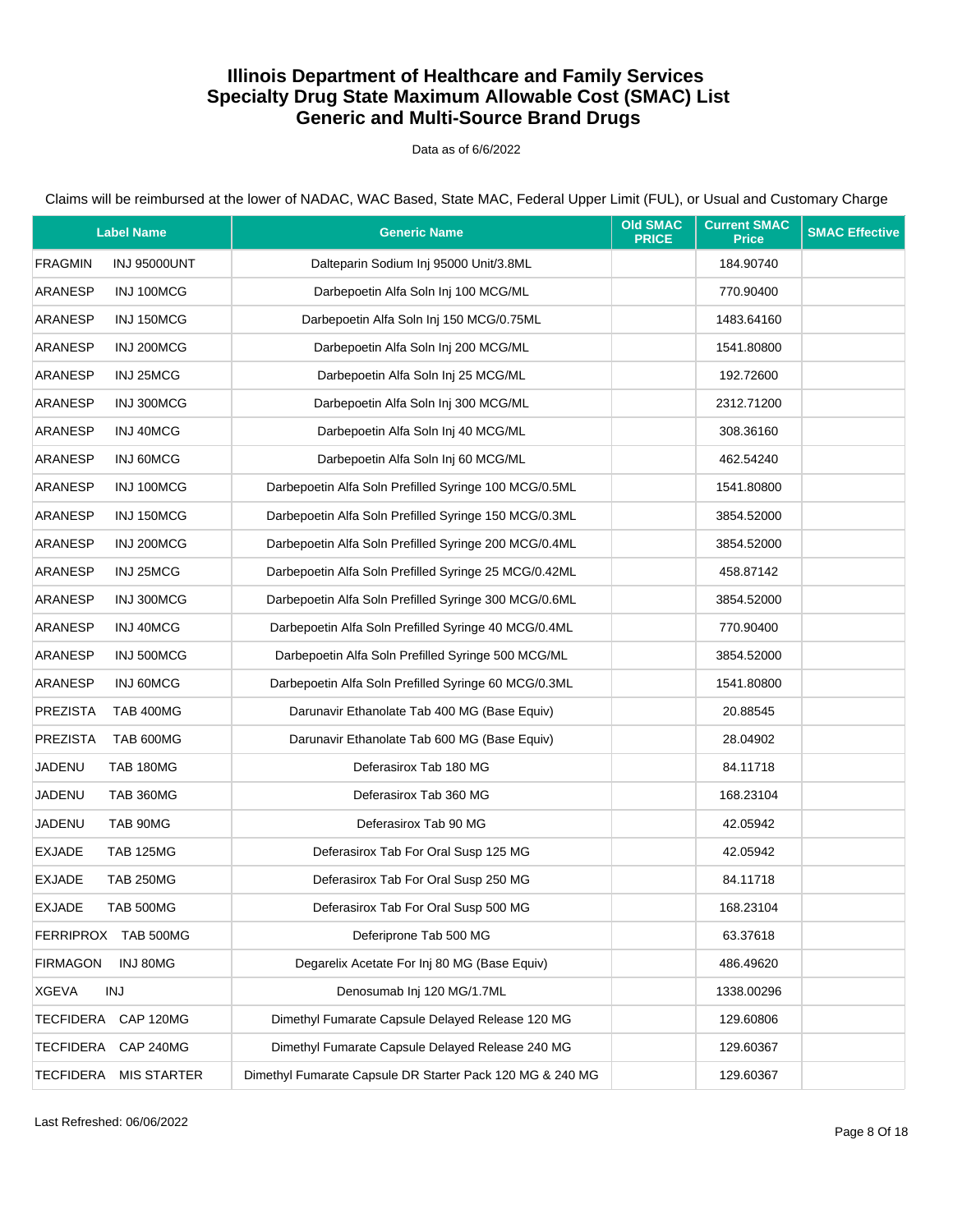### Data as of 6/6/2022

| <b>Label Name</b>                  | <b>Generic Name</b>                                        | <b>Old SMAC</b><br><b>PRICE</b> | <b>Current SMAC</b><br><b>Price</b> | <b>SMAC Effective</b> |
|------------------------------------|------------------------------------------------------------|---------------------------------|-------------------------------------|-----------------------|
| <b>TIVICAY</b><br>TAB 50MG         | Dolutegravir Sodium Tab 50 MG (Base Equiv)                 |                                 | 57.78426                            |                       |
| PULMOZYME SOL 1MG/ML               | Dornase Alfa Inhal Soln 2.5 MG/2.5ML                       |                                 | 44.43000                            |                       |
| TRULICITY INJ 0.75/0.5             | Dulaglutide Soln Pen-injector 0.75 MG/0.5ML                |                                 | 378.18120                           |                       |
| TRULICITY INJ 1.5/0.5              | Dulaglutide Soln Pen-injector 1.5 MG/0.5ML                 |                                 | 430.87000                           |                       |
| PROMACTA<br><b>TAB 12.5MG</b>      | Eltrombopag Olamine Tab 12.5 MG (Base Equiv)               |                                 | 163.55880                           |                       |
| <b>PROMACTA</b><br>TAB 25MG        | Eltrombopag Olamine Tab 25 MG (Base Equiv)                 |                                 | 163.55880                           |                       |
| PROMACTA<br>TAB 50MG               | Eltrombopag Olamine Tab 50 MG (Base Equiv)                 |                                 | 295.98920                           |                       |
| <b>VITEKTA</b><br><b>TAB 150MG</b> | Elvitegravir Tab 150 MG                                    |                                 | 39.98774                            |                       |
| VITEKTA<br>TAB 85MG                | Elvitegravir Tab 85 MG                                     |                                 | 39.98774                            |                       |
| <b>EMTRIVA</b><br>CAP 200MG        | Emtricitabine Caps 200 MG                                  |                                 | 17.81246                            |                       |
| COMPLERA<br>TAB                    | Emtricitabine-Rilpivirine-Tenofovir DF Tab 200-25-300 MG   |                                 | 93.36272                            |                       |
| <b>TRUVADA</b><br><b>TAB</b>       | Emtricitabine-Tenofovir Disoproxil Fumarate Tab 200-300 MG |                                 | 58.36228                            |                       |
| <b>TRUVADA</b><br>TAB 200-300      | Emtricitabine-Tenofovir Disoproxil Fumarate Tab 200-300 MG |                                 | 58.36228                            |                       |
| ENTECAVIR TAB 0.5MG                | Entecavir Tab 0.5 MG                                       |                                 | 0.69967                             |                       |
| ENTECAVIR TAB 1MG                  | Entecavir Tab 1 MG                                         |                                 | 1.61346                             |                       |
| TARCEVA<br><b>TAB 100MG</b>        | Erlotinib HCl Tab 100 MG (Base Equivalent)                 |                                 | 248.07106                           |                       |
| TARCEVA<br><b>TAB 150MG</b>        | Erlotinib HCl Tab 150 MG (Base Equivalent)                 |                                 | 280.58648                           |                       |
| <b>AFINITOR</b><br>TAB 10MG        | Everolimus Tab 10 MG                                       |                                 | 558.67632                           |                       |
| AFINITOR<br>TAB 5MG                | Everolimus Tab 5 MG                                        |                                 | 558.71011                           |                       |
| AFINITOR DIS TAB 2MG               | Everolimus Tab for Oral Susp 2 MG                          |                                 | 531.48552                           |                       |
| AFINITOR DIS TAB 3MG               | Everolimus Tab for Oral Susp 3 MG                          |                                 | 536.80878                           |                       |
| AFINITOR DIS TAB 5MG               | Everolimus Tab for Oral Susp 5 MG                          |                                 | 558.71011                           |                       |
| PROFILNINE INJ 1000UNIT            | Factor IX Complex For Inj 1000 Unit                        |                                 | 0.58220                             |                       |
| PROFILNINE INJ 1500UNIT            | Factor IX Complex For Inj 1500 Unit                        |                                 | 0.58220                             |                       |
| <b>BEBULIN</b><br>INJ 200-1200     | Factor IX Complex For Inj 200-1200 Unit                    |                                 | 0.90350                             |                       |
| PROFILNINE INJ 500UNIT             | Factor IX Complex For Inj 500 Unit                         |                                 | 0.58220                             |                       |
| <b>CORIFACT</b><br>KIT             | Factor XIII Concentrate (Human) For Inj Kit 1000-1600 Unit |                                 | 6.76000                             |                       |
| <b>DIFICID</b><br><b>TAB 200MG</b> | Fidaxomicin Tab 200 MG                                     |                                 | 192.51684                           |                       |
| <b>NEUPOGEN</b><br>INJ 300MCG      | Filgrastim Inj 300 MCG/ML                                  |                                 | 313.57068                           |                       |
| INJ 480MCG<br><b>NEUPOGEN</b>      | Filgrastim Inj 480 MCG/1.6ML (300 MCG/ML)                  |                                 | 312.07792                           |                       |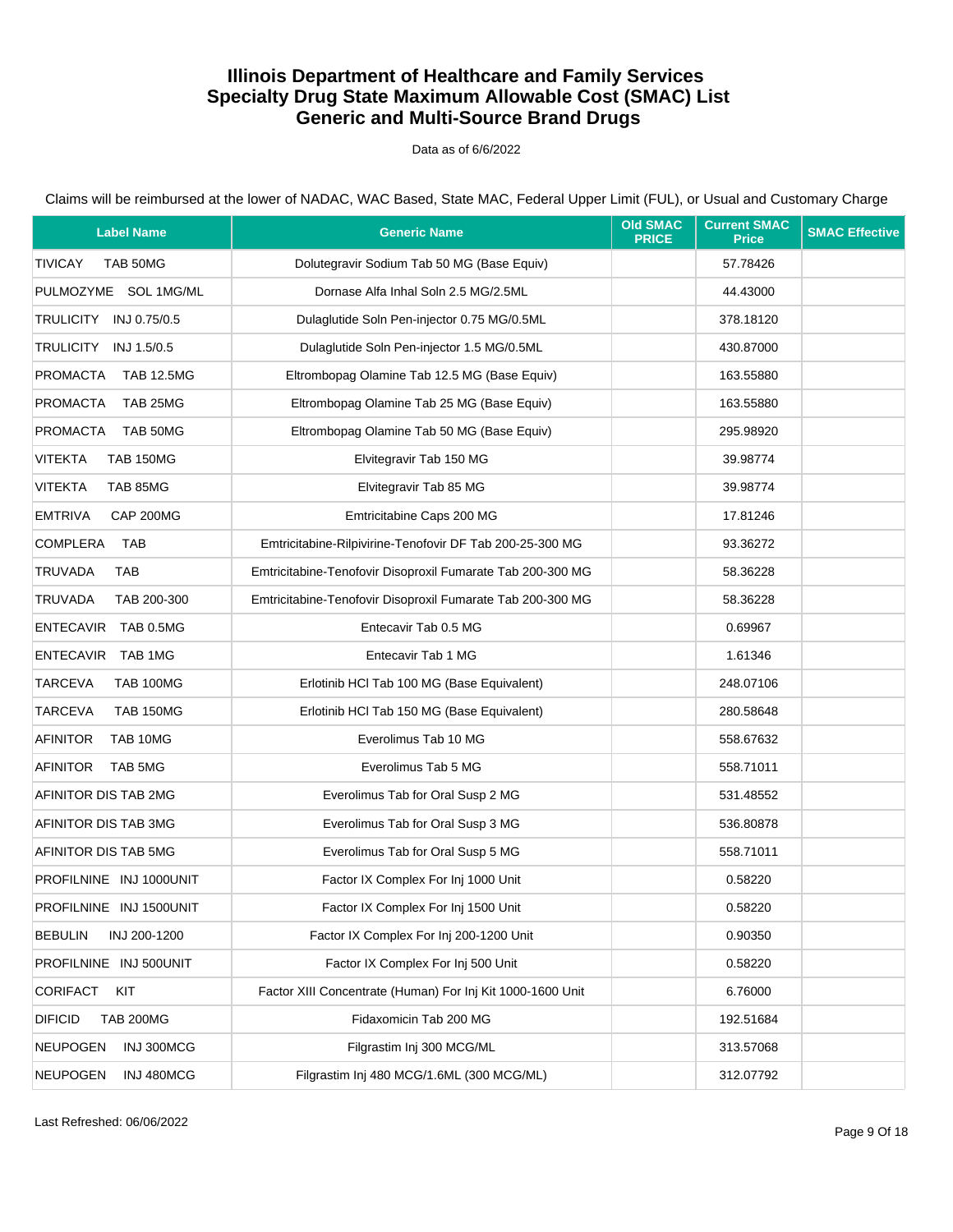### Data as of 6/6/2022

| <b>Label Name</b>                   | <b>Generic Name</b>                                          | <b>Old SMAC</b><br><b>PRICE</b> | <b>Current SMAC</b><br><b>Price</b> | <b>SMAC Effective</b> |
|-------------------------------------|--------------------------------------------------------------|---------------------------------|-------------------------------------|-----------------------|
| <b>NEUPOGEN</b><br>INJ 300/0.5      | Filgrastim Soln Prefilled Syringe 300 MCG/0.5ML              |                                 | 664.74036                           |                       |
| NEUPOGEN<br>INJ 480/0.8             | Filgrastim Soln Prefilled Syringe 480 MCG/0.8ML (600 MCG/ML) |                                 | 636.01204                           |                       |
| <b>GILENYA</b><br>CAP 0.5MG         | Fingolimod HCl Cap 0.5 MG (Base Equiv)                       |                                 | 272.59325                           |                       |
| <b>COPAXONE</b><br>INJ 40MG/ML      | Glatiramer Acetate Soln Prefilled Syringe 40 MG/ML           |                                 | 484.05600                           |                       |
| <b>SIMPONI</b><br>INJ 50/0.5ML      | Golimumab Subcutaneous Soln Auto-injector 50 MG/0.5ML        |                                 | 9579.56784                          |                       |
| <b>SIMPONI</b><br>INJ 50/0.5ML      | Golimumab Subcutaneous Soln Prefilled Syringe 50 MG/0.5ML    |                                 | 9579.56784                          |                       |
| <b>ZOLADEX</b><br><b>IMP 10.8MG</b> | Goserelin Acetate Implant 10.8 MG                            |                                 | 1898.12700                          |                       |
| ZOLADEX<br>IMP 3.6MG                | Goserelin Acetate Implant 3.6 MG                             |                                 | 667.42180                           |                       |
| <b>VANTAS</b><br>KIT 50MG           | Histrelin Acetate Implant Kit 50 MG                          |                                 | 4211.40672                          |                       |
| <b>ZEVALIN</b><br><b>KIT Y-90</b>   | Ibritumomab Tiuxetan for Yttrium-90 (Y-90) Kit 3.2 MG/2ML    |                                 | 43608.24900                         |                       |
| <b>VENTAVIS</b><br>SOL 10MCG/ML     | Iloprost Inhalation Solution 10 MCG/ML                       |                                 | 134.16120                           |                       |
| <b>VENTAVIS</b><br>SOL 20MCG/ML     | Iloprost Inhalation Solution 20 MCG/ML                       |                                 | 134.16120                           |                       |
| <b>GLEEVEC</b><br>TAB 400MG         | Imatinib Mesylate Tab 400 MG (Base Equivalent)               |                                 | 336.06467                           |                       |
| <b>IMATINIB MES TAB 400MG</b>       | Imatinib Mesylate Tab 400 MG (Base Equivalent)               |                                 | 3.95500                             |                       |
| GAMMAGARD INJ1GM/10ML               | Immune Globulin (Human) IV or Subcutaneous Soln 1 GM/10ML    |                                 | 8.89895                             |                       |
| GAMMAKED<br>INJ 1GM/10ML            | Immune Globulin (Human) IV or Subcutaneous Soln 1 GM/10ML    |                                 | 8.89895                             |                       |
| GAMUNEX-C INJ 1GM/10ML              | Immune Globulin (Human) IV or Subcutaneous Soln 1 GM/10ML    |                                 | 8.89895                             |                       |
| GAMMAGARD<br><b>INJ 10GM/100</b>    | Immune Globulin (Human) IV or Subcutaneous Soln 10 GM/100ML  |                                 | 8.89895                             |                       |
| GAMMAKED<br>INJ 10GM/100            | Immune Globulin (Human) IV or Subcutaneous Soln 10 GM/100ML  |                                 | 8.89895                             |                       |
| GAMUNEX-C<br><b>INJ 10GM/100</b>    | Immune Globulin (Human) IV or Subcutaneous Soln 10 GM/100ML  |                                 | 8.89895                             |                       |
| GAMMAGARD<br><b>INJ 2.5GM/25</b>    | Immune Globulin (Human) IV or Subcutaneous Soln 2.5 GM/25ML  |                                 | 8.89895                             |                       |
| GAMMAKED<br>INJ 2.5GM/25            | Immune Globulin (Human) IV or Subcutaneous Soln 2.5 GM/25ML  |                                 | 8.89895                             |                       |
| GAMUNEX-C INJ 2.5GM/25              | Immune Globulin (Human) IV or Subcutaneous Soln 2.5 GM/25ML  |                                 | 8.89895                             |                       |
| GAMMAGARD<br>INJ 20GM/200           | Immune Globulin (Human) IV or Subcutaneous Soln 20 GM/200ML  |                                 | 8.89895                             |                       |
| GAMMAKED<br><b>INJ 20GM/200</b>     | Immune Globulin (Human) IV or Subcutaneous Soln 20 GM/200ML  |                                 | 8.89895                             |                       |
| GAMUNEX-C<br><b>INJ 20GM/200</b>    | Immune Globulin (Human) IV or Subcutaneous Soln 20 GM/200ML  |                                 | 8.89895                             |                       |
| GAMMAGARD<br>INJ 30GM/300           | Immune Globulin (Human) IV or Subcutaneous Soln 30 GM/300ML  |                                 | 8.89895                             |                       |
| GAMUNEX-C<br><b>INJ 40/400ML</b>    | Immune Globulin (Human) IV or Subcutaneous Soln 40 GM/400ML  |                                 | 8.04000                             |                       |
| GAMMAGARD<br>INJ 5GM/50ML           | Immune Globulin (Human) IV or Subcutaneous Soln 5 GM/50ML    |                                 | 8.89895                             |                       |
| GAMMAKED<br>INJ 5GM/50ML            | Immune Globulin (Human) IV or Subcutaneous Soln 5 GM/50ML    |                                 | 8.89895                             |                       |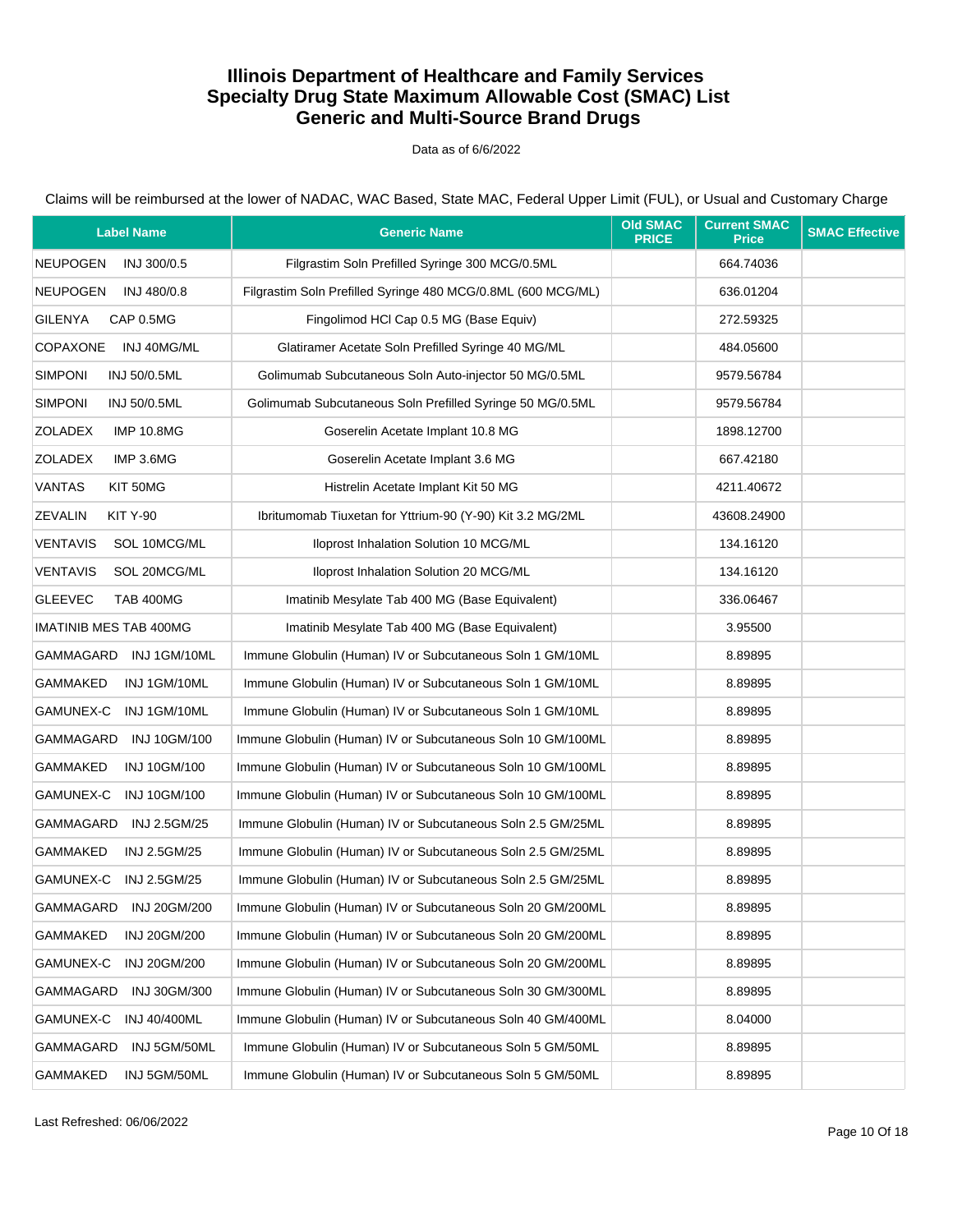### Data as of 6/6/2022

Claims will be reimbursed at the lower of NADAC, WAC Based, State MAC, Federal Upper Limit (FUL), or Usual and Customary Charge

| <b>Label Name</b>                  | <b>Generic Name</b>                                          | <b>Old SMAC</b><br><b>PRICE</b> | <b>Current SMAC</b><br><b>Price</b> | <b>SMAC Effective</b> |
|------------------------------------|--------------------------------------------------------------|---------------------------------|-------------------------------------|-----------------------|
| GAMUNEX-C INJ 5GM/50ML             | Immune Globulin (Human) IV or Subcutaneous Soln 5 GM/50ML    |                                 | 8.89895                             |                       |
| FLEBOGAMMA INJ DIF 5%              | Immune Globulin (Human) IV Soln 0.5 GM/10ML                  |                                 | 6.91373                             |                       |
| <b>GAMUNEX</b><br><b>INJ 10%</b>   | Immune Globulin (Human) IV Soln 10 GM/100ML                  |                                 | 8.31000                             |                       |
| <b>OCTAGAM</b><br>INJ 10/100ML     | Immune Globulin (Human) IV Soln 10 GM/100ML                  |                                 | 8.31000                             |                       |
| FLEBOGAMMA INJ 10/200ML            | Immune Globulin (Human) IV Soln 10 GM/200ML                  |                                 | 7.59101                             |                       |
| GAMMAPLEX INJ 10GM                 | Immune Globulin (Human) IV Soln 10 GM/200ML                  |                                 | 7.59101                             |                       |
| <b>OCTAGAM</b><br>INJ 10GM         | Immune Globulin (Human) IV Soln 10 GM/200ML                  |                                 | 7.59101                             |                       |
| FLEBOGAMMA INJ DIF 5%              | Immune Globulin (Human) IV Soln 2.5 GM/50ML                  |                                 | 6.91373                             |                       |
| GAMMAPLEX INJ 2.5GM                | Immune Globulin (Human) IV Soln 2.5 GM/50ML                  |                                 | 6.91373                             |                       |
| <b>OCTAGAM</b><br><b>INJ 2.5GM</b> | Immune Globulin (Human) IV Soln 2.5 GM/50ML                  |                                 | 6.91373                             |                       |
| <b>GAMUNEX</b><br><b>INJ 10%</b>   | Immune Globulin (Human) IV Soln 20 GM/200ML                  |                                 | 8.31000                             |                       |
| <b>OCTAGAM</b><br>INJ 20/200ML     | Immune Globulin (Human) IV Soln 20 GM/200ML                  |                                 | 8.31000                             |                       |
| FLEBOGAMMA INJ 20/400ML            | Immune Globulin (Human) IV Soln 20 GM/400ML                  |                                 | 7.59101                             |                       |
| GAMMAPLEX INJ 20GM                 | Immune Globulin (Human) IV Soln 20 GM/400ML                  |                                 | 7.59101                             |                       |
| FLEBOGAMMA INJ DIF 5%              | Immune Globulin (Human) IV Soln 5 GM/100ML                   |                                 | 7.59101                             |                       |
| GAMMAPLEX INJ 5GM                  | Immune Globulin (Human) IV Soln 5 GM/100ML                   |                                 | 7.59101                             |                       |
| <b>OCTAGAM</b><br>INJ 5GM          | Immune Globulin (Human) IV Soln 5 GM/100ML                   |                                 | 7.59101                             |                       |
| <b>OCTAGAM</b><br>INJ 5GM/50ML     | Immune Globulin (Human) IV Soln 5 GM/50ML                    |                                 | 8.31000                             |                       |
| <b>HIZENTRA</b><br>INJ 1GM/5ML     | Immune Globulin (Human) Subcutaneous Inj 1 GM/5ML            |                                 | 19.22200                            |                       |
| <b>HIZENTRA</b><br>INJ 2GM/10ML    | Immune Globulin (Human) Subcutaneous Inj 2 GM/10ML           |                                 | 19.00000                            |                       |
| <b>HIZENTRA</b><br>INJ 4GM/20ML    | Immune Globulin (Human) Subcutaneous Inj 4 GM/20ML           |                                 | 19.22200                            |                       |
| <b>REMICADE</b><br>INJ 100MG       | Infliximab For IV Inj 100 MG                                 |                                 | 1067.19408                          |                       |
| REBIF REBIDO INJ TITRATN           | Interferon Beta-1a Auto-inj 6X8.8 MCG/0.2ML & 6X22 MCG/0.5ML |                                 | 1804.09749                          |                       |
| AVONEX<br>KIT 30MCG                | Interferon Beta-1a For IM Inj Kit 30MCG (33MCG/Vial)         |                                 | 1724.51175                          |                       |
| AVONEX PEN KIT 30MCG               | Interferon Beta-1a IM Auto-Injector Kit 30 MCG/0.5ML         |                                 | 6898.04700                          |                       |
| AVONEX PREFL KIT 30MCG             | Interferon Beta-1a IM Prefilled Syringe Kit 30 MCG/0.5ML     |                                 | 6898.04700                          |                       |
| <b>REBIF TITRTN INJ PACK</b>       | Interferon Beta-1a Pref Syr 6X8.8 MCG/0.2ML & 6X22 MCG/0.5ML |                                 | 1804.09749                          |                       |
| REBIF REBIDO INJ 22/0.5            | Interferon Beta-1a Soln Auto-Inj 22 MCG/0.5ML                |                                 | 1262.86824                          |                       |
| REBIF REBIDO INJ 44/0.5            | Interferon Beta-1a Soln Auto-inj 44 MCG/0.5ML                |                                 | 1262.86824                          |                       |
| <b>REBIF</b><br>INJ 22/0.5         | Interferon Beta-1a Soln Pref Syr 22 MCG/0.5ML                |                                 | 1262.86824                          |                       |

Last Refreshed: 06/06/2022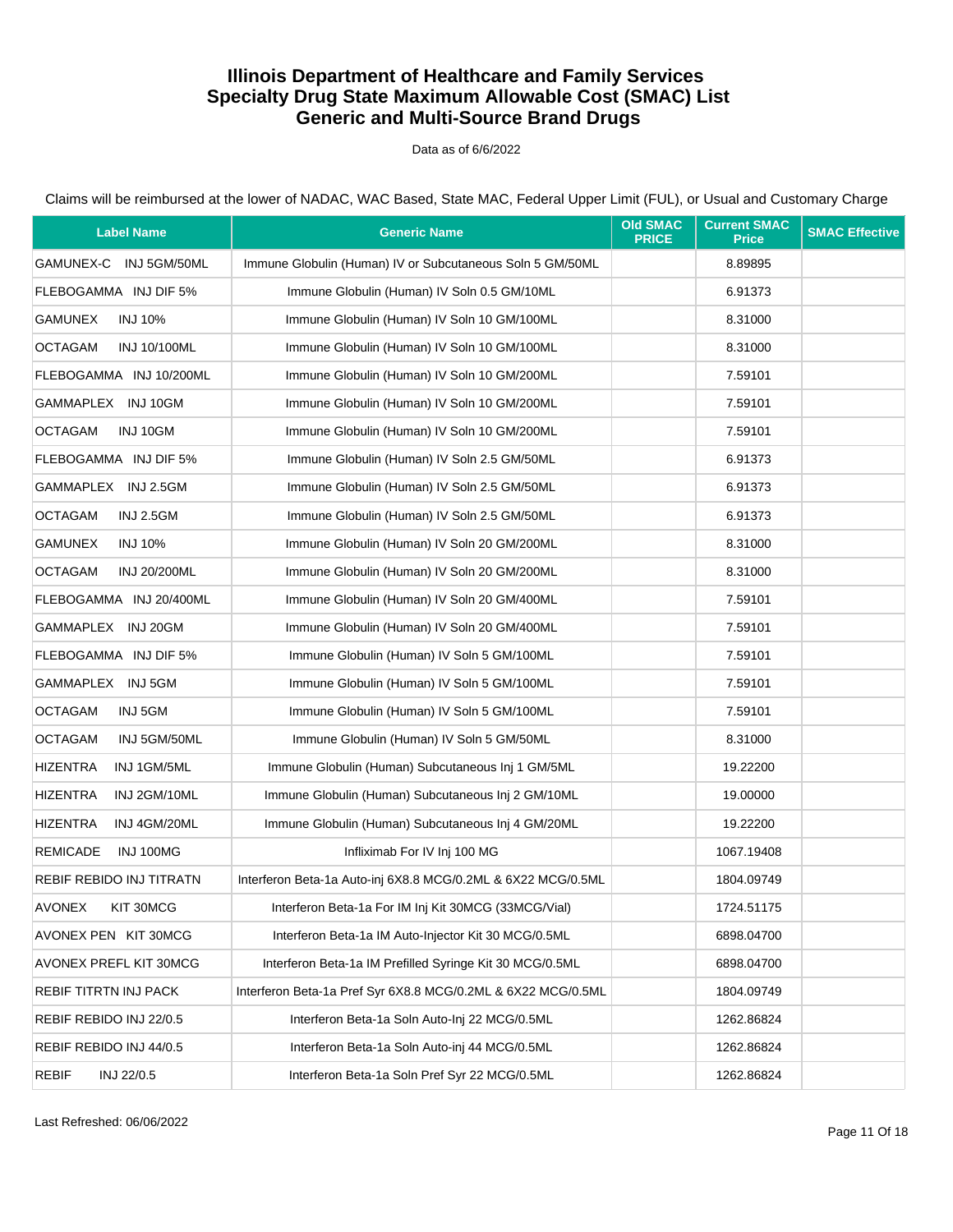### Data as of 6/6/2022

| <b>Label Name</b>                      | <b>Generic Name</b>                                          | <b>Old SMAC</b><br><b>PRICE</b> | <b>Current SMAC</b><br><b>Price</b> | <b>SMAC Effective</b> |
|----------------------------------------|--------------------------------------------------------------|---------------------------------|-------------------------------------|-----------------------|
| REBIF<br>INJ 44/0.5                    | Interferon Beta-1a Soln Pref Syr 44 MCG/0.5ML                |                                 | 1262.86824                          |                       |
| BETASERON INJ 0.3MG                    | Interferon Beta-1b For Inj Kit 0.3 MG                        |                                 | 540.46161                           |                       |
| <b>EXTAVIA</b><br>INJ 0.3MG            | Interferon Beta-1b For Inj Kit 0.3 MG                        |                                 | 540.46161                           |                       |
| KALYDECO<br><b>TAB 150MG</b>           | Ivacaftor Tab 150 MG                                         |                                 | 425.86318                           |                       |
| <b>TYKERB</b><br><b>TAB 250MG</b>      | Lapatinib Ditosylate Tab 250 MG (Base Equiv)                 |                                 | 52.57439                            |                       |
| <b>HARVONI</b><br>TAB 90-400MG         | Ledipasvir-Sofosbuvir Tab 90-400 MG                          |                                 | 1098.93750                          |                       |
| LUPR DEP-PED INJ 11.25MG               | Leuprolide Acetate (3 Month) For Inj Pediatric Kit 11.25 MG  |                                 | 8486.11920                          |                       |
| LUPR DEP-PED INJ 3M 30MG               | Leuprolide Acetate (3 Month) For Inj Pediatric Kit 30 MG     |                                 | 9346.59348                          |                       |
| LEUPROLIDE INJ 1MG/0.2                 | Leuprolide Acetate Inj Kit 5 MG/ML                           |                                 | 263.20000                           |                       |
| LINEZOLID TAB 600MG                    | Linezolid Tab 600 MG                                         |                                 | 1.00000                             |                       |
| GLEOSTINE CAP 40MG                     | Lomustine Cap 40 MG                                          |                                 | 362.43444                           |                       |
| LOMUSTINE CAP 40MG                     | Lomustine Cap 40 MG                                          |                                 | 332.51460                           |                       |
| <b>OPSUMIT</b><br>TAB 10MG             | Macitentan Tab 10 MG                                         |                                 | 320.48292                           |                       |
| <b>INCRELEX</b><br>INJ 40MG/4ML        | Mecasermin Inj 40 MG/4ML (10 MG/ML)                          |                                 | 1111.53600                          |                       |
| <b>RELISTOR</b><br><b>INJ 12/0.6ML</b> | Methylnaltrexone Bromide Inj 12 MG/0.6ML (20 MG/ML)          |                                 | 191.79640                           |                       |
| <b>RELISTOR</b><br><b>INJ 8/0.4ML</b>  | Methylnaltrexone Bromide Inj 8 MG/0.4ML (20 MG/ML)           |                                 | 287.68749                           |                       |
| <b>RELISTOR</b><br>KIT 12/0.6ML        | Methylnaltrexone Bromide Inj Kit 12 MG/0.6ML                 |                                 | 59.31180                            |                       |
| ZAVESCA<br>CAP 100MG                   | Miglustat Cap 100 MG                                         |                                 | 296.80800                           |                       |
| <b>VIVITROL</b><br>INJ 380MG           | Naltrexone For IM Extended Release Susp 380 MG               |                                 | 1434.20000                          |                       |
| <b>TYSABRI</b><br>INJ 300/15ML         | Natalizumab for IV Inj Conc 300 MG/15ML                      |                                 | 439.57929                           |                       |
| SANDOSTATIN KIT LAR 20MG               | Octreotide Acetate For IM Inj Kit 20 MG                      |                                 | 4247.68104                          |                       |
| SANDOSTATIN KIT LAR 30MG               | Octreotide Acetate For IM Inj Kit 30 MG                      |                                 | 6360.59544                          |                       |
| ZYPREXA RELP INJ 210MG                 | Olanzapine Pamoate For Extended Rel IM Susp 210 MG (Base Eq) |                                 | 587.32128                           |                       |
| ZYPREXA RELP INJ 300MG                 | Olanzapine Pamoate For Extended Rel IM Susp 300 MG (Base Eq) |                                 | 839.03040                           |                       |
| ZYPREXA RELP INJ 405MG                 | Olanzapine Pamoate For Extended Rel IM Susp 405 MG (Base Eq) |                                 | 1132.69104                          |                       |
| <b>VIEKIRA PAK TAB</b>                 | Ombitas-Paritapre-Riton & Dasab Tab Pak 12.5-75-50 & 250 MG  |                                 | 246.98131                           |                       |
| BOTOX COSMET INJ 50UNIT                | OnabotulinumtoxinA (Cosmetic) For Inj 50 Unit                |                                 | 329.67600                           |                       |
| <b>BOTOX</b><br>INJ 200UNIT            | OnabotulinumtoxinA For Inj 200 Unit                          |                                 | 1197.19200                          |                       |
| <b>SYNAGIS</b><br>INJ 100MG/ML         | Palivizumab IM Soln 100 MG/ML                                |                                 | 2817.90312                          |                       |
| <b>SYNAGIS</b><br>INJ 50MG             | Palivizumab IM Soln 50 MG/0.5ML                              |                                 | 2984.61360                          |                       |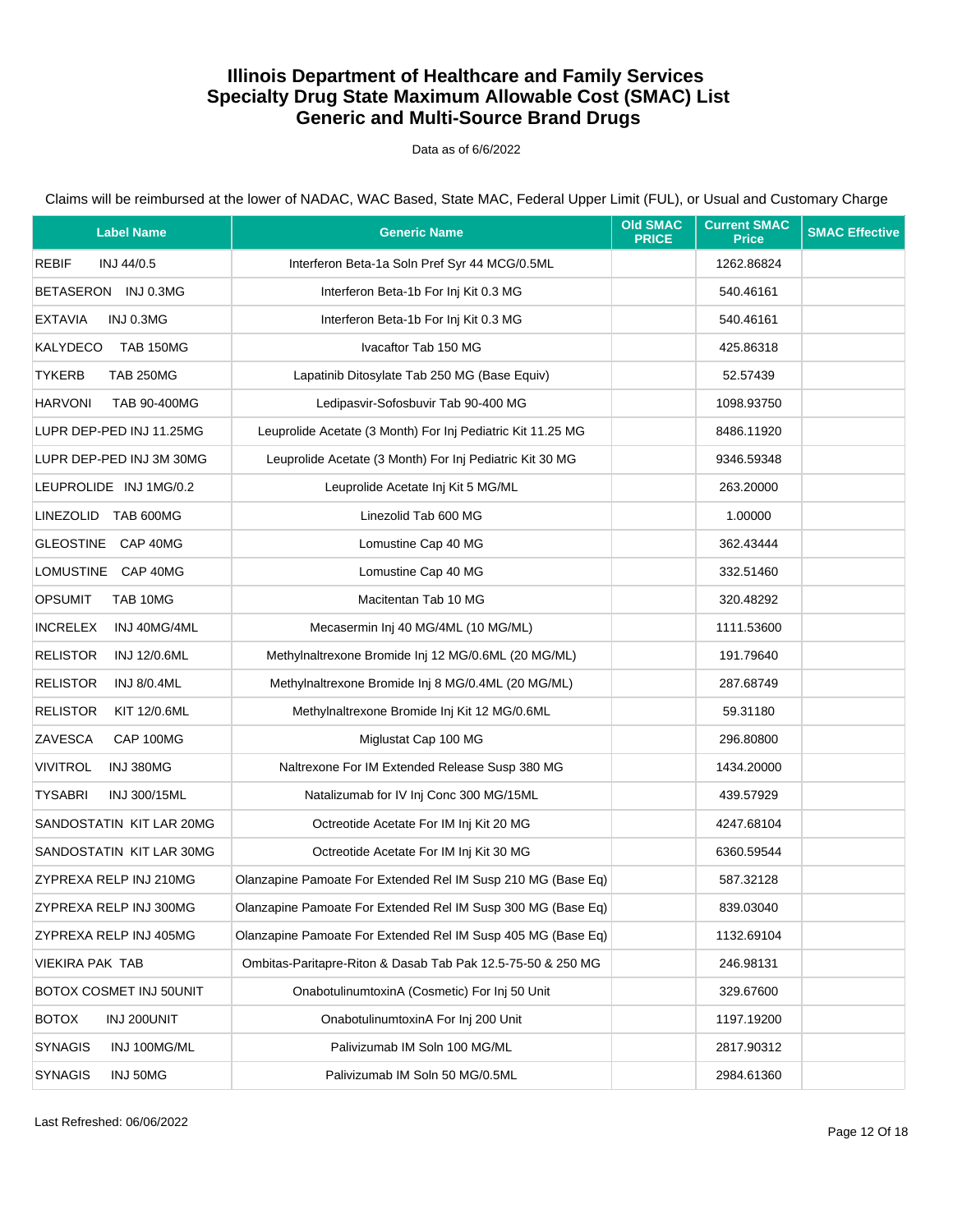#### Data as of 6/6/2022

|                 | <b>Label Name</b>      | <b>Generic Name</b>                                          | <b>Old SMAC</b><br><b>PRICE</b> | <b>Current SMAC</b><br><b>Price</b> | <b>SMAC Effective</b> |
|-----------------|------------------------|--------------------------------------------------------------|---------------------------------|-------------------------------------|-----------------------|
| <b>ALOXI</b>    | INJ 0.25MG/5           | Palonosetron HCI IV Soln 0.25 MG/5ML (Base Equivalent)       |                                 | 90.23760                            |                       |
| <b>ZENPEP</b>   | <b>CAP 10000UNT</b>    | Pancrelipase (Lip-Prot-Amyl) DR Cap 10000-32000-42000 Unit   |                                 | 3.53320                             |                       |
|                 | PANCREAZE CAP 10500UNT | Pancrelipase (Lip-Prot-Amyl) DR Cap 10500-35500-61500 Unit   |                                 | 2.99699                             |                       |
| <b>CREON</b>    | <b>CAP 12000UNT</b>    | Pancrelipase (Lip-Prot-Amyl) DR Cap 12000-38000-60000 Unit   |                                 | 3.36280                             |                       |
| ZENPEP          | <b>CAP 15000UNT</b>    | Pancrelipase (Lip-Prot-Amyl) DR Cap 15000-47000-63000 Unit   |                                 | 4.61355                             |                       |
| <b>PERTZYE</b>  | CAP 16000U             | Pancrelipase (Lip-Prot-Amyl) DR Cap 16000-57500-60500 Unit   |                                 | 4.65068                             |                       |
|                 | PANCREAZE CAP 16800UNT | Pancrelipase (Lip-Prot-Amyl) DR Cap 16800-56800-98400 Unit   |                                 | 4.81236                             |                       |
|                 | PANCREAZE CAP 21000UNT | Pancrelipase (Lip-Prot-Amyl) DR Cap 21000-54700-83900 Unit   |                                 | 5.99399                             |                       |
| <b>CREON</b>    | <b>CAP 24000UNT</b>    | Pancrelipase (Lip-Prot-Amyl) DR Cap 24000-76000-120000 Unit  |                                 | 6.57908                             |                       |
| <b>PERTZYE</b>  | CAP 24000U             | Pancrelipase (Lip-Prot-Amyl) DR Cap 24000-86250-90750 Unit   |                                 | 6.97602                             |                       |
| <b>ZENPEP</b>   | CAP 25000              | Pancrelipase (Lip-Prot-Amyl) DR Cap 25000-79000-105000 Unit  |                                 | 7.85400                             |                       |
| <b>ZENPEP</b>   | <b>CAP 25000UNT</b>    | Pancrelipase (Lip-Prot-Amyl) DR Cap 25000-79000-105000 Unit  |                                 | 7.85400                             |                       |
| PANCREAZE CAP   |                        | Pancrelipase (Lip-Prot-Amyl) DR Cap 2600-6200-10850 Unit     |                                 | 0.74151                             |                       |
| <b>ZENPEP</b>   | CAP 3000UNIT           | Pancrelipase (Lip-Prot-Amyl) DR Cap 3000-10000-14000 Unit    |                                 | 1.77275                             |                       |
| <b>CREON</b>    | CAP 3000UNIT           | Pancrelipase (Lip-Prot-Amyl) DR Cap 3000-9500-15000 Unit     |                                 | 1.26377                             |                       |
| <b>CREON</b>    | <b>CAP 36000UNT</b>    | Pancrelipase (Lip-Prot-Amyl) DR Cap 36000-114000-180000 Unit |                                 | 9.65189                             |                       |
| <b>PERTZYE</b>  | CAP 4000UNIT           | Pancrelipase (Lip-Prot-Amyl) DR Cap 4000-14375-15125 Unit    |                                 | 1.55688                             |                       |
| <b>ZENPEP</b>   | CAP 40000              | Pancrelipase (Lip-Prot-Amyl) DR Cap 40000-126000-168000 Unit |                                 | 12.48915                            |                       |
| <b>ZENPEP</b>   | <b>CAP 40000UNT</b>    | Pancrelipase (Lip-Prot-Amyl) DR Cap 40000-126000-168000 Unit |                                 | 12.48915                            |                       |
|                 | PANCREAZE CAP 4200UNIT | Pancrelipase (Lip-Prot-Amyl) DR Cap 4200-14200-24600 Unit    |                                 | 1.19860                             |                       |
| <b>ZENPEP</b>   | CAP 5000UNIT           | Pancrelipase (Lip-Prot-Amyl) DR Cap 5000-17000-24000 Unit    |                                 | 1.61331                             |                       |
| <b>CREON</b>    | CAP 6000UNIT           | Pancrelipase (Lip-Prot-Amyl) DR Cap 6000-19000-30000 Unit    |                                 | 1.49220                             |                       |
| <b>PERTZYE</b>  | CAP 8000UNIT           | Pancrelipase (Lip-Prot-Amyl) DR Cap 8000-28750-30250 Unit    |                                 | 2.32534                             |                       |
| <b>VIOKACE</b>  | TAB 10440              | Pancrelipase (Lip-Prot-Amyl) Tab 10440-39150-39150 Unit      |                                 | 2.93292                             |                       |
| <b>VIOKACE</b>  | TAB 20880              | Pancrelipase (Lip-Prot-Amyl) Tab 20880-78300-78300 Unit      |                                 | 5.78630                             |                       |
| <b>FARYDAK</b>  | CAP 10MG               | Panobinostat Lactate Cap 10 MG (Base Equivalent)             |                                 | 1351.22838                          |                       |
| <b>FARYDAK</b>  | CAP 15MG               | Panobinostat Lactate Cap 15 MG (Base Equivalent)             |                                 | 1351.22838                          |                       |
| <b>FARYDAK</b>  | CAP 20MG               | Panobinostat Lactate Cap 20 MG (Base Equivalent)             |                                 | 1351.22838                          |                       |
| <b>VOTRIENT</b> | <b>TAB 200MG</b>       | Pazopanib HCl Tab 200 MG (Base Equiv)                        |                                 | 108.55172                           |                       |
| <b>NEULASTA</b> | INJ 6MG/0.6M           | Pegfilgrastim Soln Prefilled Syringe 6 MG/0.6ML              |                                 | 9977.97501                          |                       |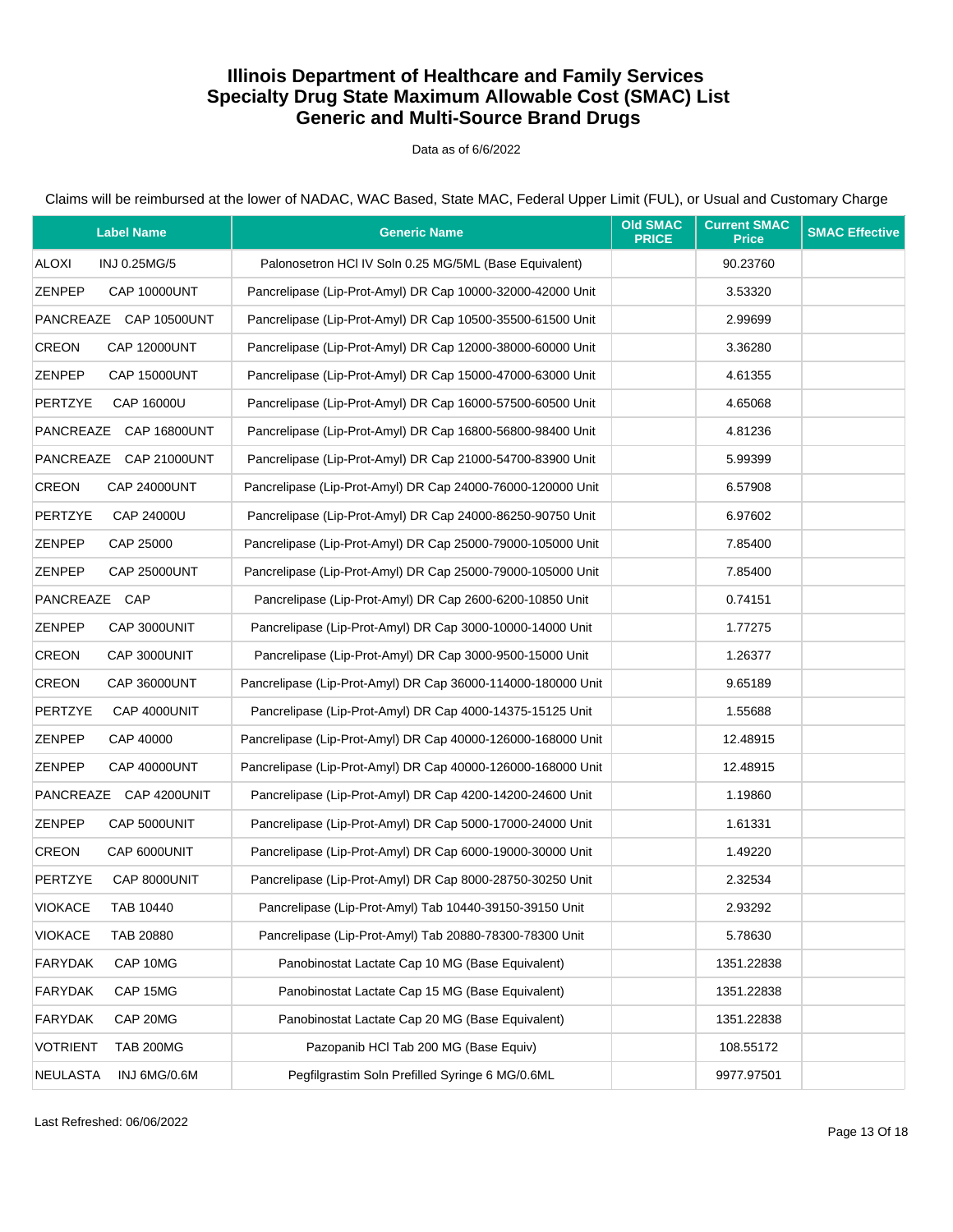### Data as of 6/6/2022

| <b>Label Name</b>                     | <b>Generic Name</b>                                         | <b>Old SMAC</b><br><b>PRICE</b> | <b>Current SMAC</b><br><b>Price</b> | <b>SMAC Effective</b> |
|---------------------------------------|-------------------------------------------------------------|---------------------------------|-------------------------------------|-----------------------|
| <b>NEULASTA</b><br>KIT 6MG/0.6M       | Pegfilgrastim Soln Prefilled Syringe Kit 6 MG/0.6ML         |                                 | 10343.55960                         |                       |
| <b>PEGASYS</b><br>INJ 180MCG/M        | Peginterferon alfa-2a Inj 180 MCG/ML                        |                                 | 1017.40404                          |                       |
| <b>PEGASYS</b><br>KIT                 | Peginterferon alfa-2a Inj Kit 180 MCG/0.5ML                 |                                 | 3287.83584                          |                       |
| PEGINTRON KIT 120MCG                  | Peginterferon alfa-2b For Inj Kit 120 MCG/0.5ML             |                                 | 825.90312                           |                       |
| PEG-INTRON KIT 120 RP                 | Peginterferon alfa-2b For Inj Kit 120 MCG/0.5ML             |                                 | 825.90312                           |                       |
| PEG-INTRON KIT 120MCG                 | Peginterferon alfa-2b For Inj Kit 120 MCG/0.5ML             |                                 | 825.90312                           |                       |
| PEGINTRON KIT 150MCG                  | Peginterferon alfa-2b For Inj Kit 150 MCG/0.5ML             |                                 | 867.21720                           |                       |
| PEG-INTRON KIT 150 RP                 | Peginterferon alfa-2b For Inj Kit 150 MCG/0.5ML             |                                 | 867.21720                           |                       |
| PEG-INTRON KIT 150MCG                 | Peginterferon alfa-2b For Inj Kit 150 MCG/0.5ML             |                                 | 867.21720                           |                       |
| PEGINTRON KIT 50MCG                   | Peginterferon alfa-2b For Inj Kit 50 MCG/0.5ML              |                                 | 749.16132                           |                       |
| PEG-INTRON KIT 50MCG                  | Peginterferon alfa-2b For Inj Kit 50 MCG/0.5ML              |                                 | 749.16132                           |                       |
| PEG-INTRON KIT 50MCG RP               | Peginterferon alfa-2b For Inj Kit 50 MCG/0.5ML              |                                 | 749.16132                           |                       |
| PLEGRIDY PEN INJ STARTER              | Peginterferon Beta-1a Soln Pen-inj 63 & 94 MCG/0.5ML Pack   |                                 | 6898.04700                          |                       |
| <b>PLEGRIDY</b><br>INJ PEN            | Peginterferon Beta-1a Soln Pen-injector 125 MCG/0.5ML       |                                 | 6898.04700                          |                       |
| <b>PLEGRIDY</b><br><b>INJ STARTER</b> | Peginterferon Beta-1a Soln Pref Syr 63 & 94 MCG/0.5ML Pack  |                                 | 6898.04700                          |                       |
| <b>PLEGRIDY</b><br>INJ                | Peginterferon Beta-1a Soln Prefilled Syringe 125 MCG/0.5ML  |                                 | 6898.04700                          |                       |
| POMALYST<br>CAP 1MG                   | Pomalidomide Cap 1 MG                                       |                                 | 816.08575                           |                       |
| <b>POMALYST</b><br>CAP 2MG            | Pomalidomide Cap 2 MG                                       |                                 | 816.08575                           |                       |
| <b>POMALYST</b><br>CAP 3MG            | Pomalidomide Cap 3 MG                                       |                                 | 816.08575                           |                       |
| <b>POMALYST</b><br>CAP 4MG            | Pomalidomide Cap 4 MG                                       |                                 | 816.08588                           |                       |
| <b>MATULANE</b><br>CAP 50MG           | Procarbazine HCl Cap 50 MG                                  |                                 | 98.50440                            |                       |
| <b>CRINONE</b><br>GEL 8% VAG          | Progesterone Vaginal Gel 8%                                 |                                 | 26.45376                            |                       |
| <b>XOFIGO</b><br>INJ 1100KBQ          | Radium Ra 223 Dichloride Inj 30 microcurie/ML (1100 kBq/ML) |                                 | 24284.91020                         |                       |
| CYRAMZA<br>INJ 100/10ML               | Ramucirumab IV Soln 100 MG/10ML (For Infusion)              |                                 | 115.03800                           |                       |
| CYRAMZA<br><b>INJ 500/50ML</b>        | Ramucirumab IV Soln 500 MG/50ML (For Infusion)              |                                 | 115.03800                           |                       |
| <b>RILUTEK</b><br>TAB 50MG            | Riluzole Tab 50 MG                                          |                                 | 51.07770                            |                       |
| <b>RILUZOLE</b><br>TAB 50MG           | Riluzole Tab 50 MG                                          |                                 | 0.28500                             |                       |
| <b>UPTRAVI</b><br><b>TAB 1000MCG</b>  | Selexipag Tab 1000 MCG                                      |                                 | 290.47344                           |                       |
| <b>UPTRAVI</b><br><b>TAB 1200MCG</b>  | Selexipag Tab 1200 MCG                                      |                                 | 290.47344                           |                       |
| <b>UPTRAVI</b><br><b>TAB 1400MCG</b>  | Selexipag Tab 1400 MCG                                      |                                 | 290.47344                           |                       |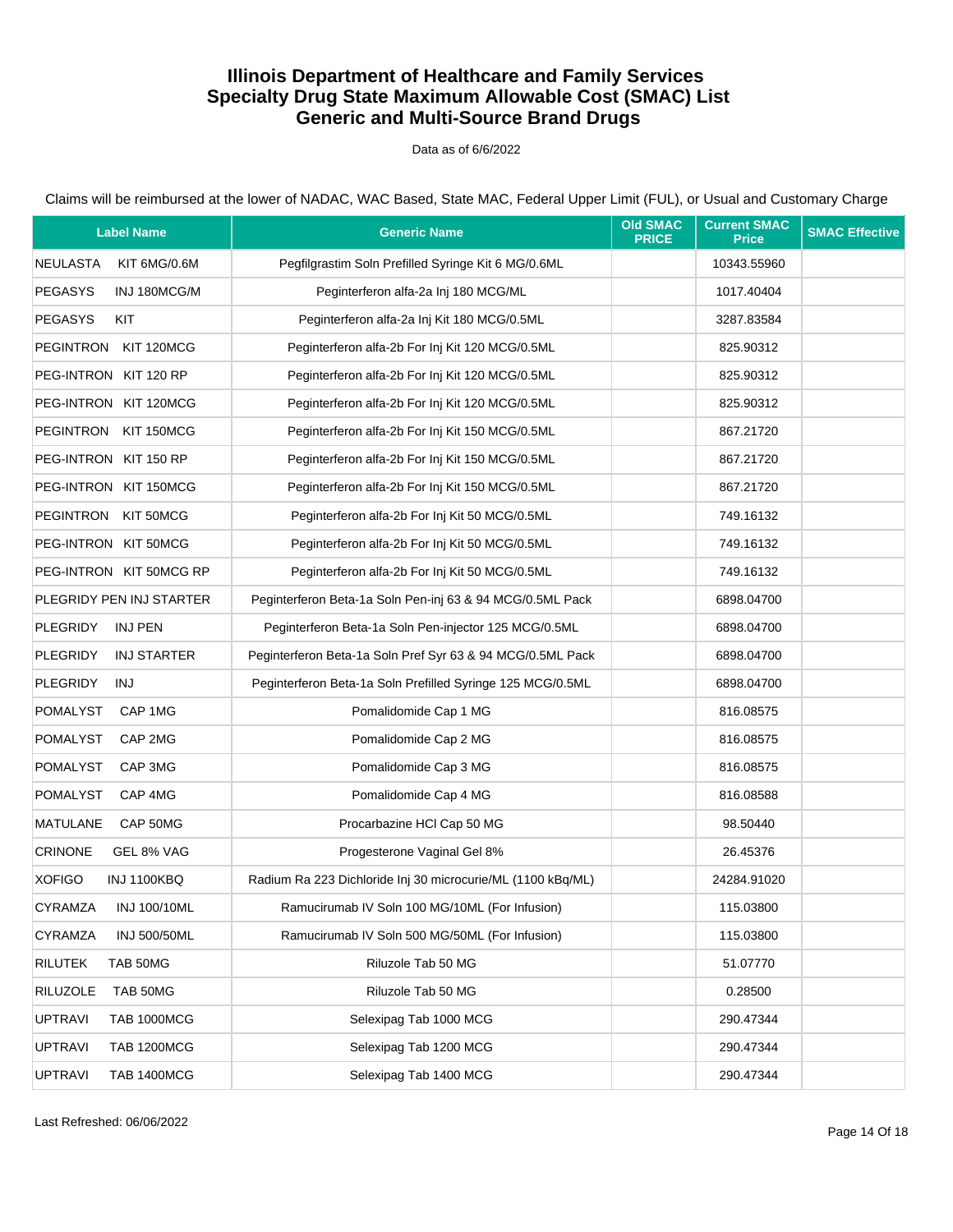Data as of 6/6/2022

Claims will be reimbursed at the lower of NADAC, WAC Based, State MAC, Federal Upper Limit (FUL), or Usual and Customary Charge

| <b>Label Name</b>                      | <b>Generic Name</b>                                       | <b>Old SMAC</b><br><b>PRICE</b> | <b>Current SMAC</b><br><b>Price</b> | <b>SMAC Effective</b> |
|----------------------------------------|-----------------------------------------------------------|---------------------------------|-------------------------------------|-----------------------|
| <b>UPTRAVI</b><br><b>TAB 1600MCG</b>   | Selexipag Tab 1600 MCG                                    |                                 | 290.47344                           |                       |
| <b>UPTRAVI</b><br>TAB 200MCG           | Selexipag Tab 200 MCG                                     |                                 | 186.77988                           |                       |
| <b>UPTRAVI</b><br>TAB 400MCG           | Selexipag Tab 400 MCG                                     |                                 | 290.47344                           |                       |
| TAB 600MCG<br><b>UPTRAVI</b>           | Selexipag Tab 600 MCG                                     |                                 | 290.47344                           |                       |
| <b>UPTRAVI</b><br>TAB 800MCG           | Selexipag Tab 800 MCG                                     |                                 | 290.47344                           |                       |
| <b>UPTRAVI</b><br>TAB 200/800          | Selexipag Tab Therapy Pack 200 MCG (140) & 800 MCG (60)   |                                 | 130.74492                           |                       |
| <b>REVATIO</b><br>TAB 20MG             | Sildenafil Citrate Tab 20 MG                              |                                 | 47.49924                            |                       |
| SILDENAFIL TAB 20MG                    | Sildenafil Citrate Tab 20 MG                              |                                 | 0.07400                             |                       |
| <b>OLYSIO</b><br>CAP 150MG             | Simeprevir Sodium Cap 150 MG (Base Equivalent)            |                                 | 786.84000                           |                       |
| SIROLIMUS TAB 1MG                      | Sirolimus Tab 1 MG                                        |                                 | 5.74220                             |                       |
| <b>BUPHENYL</b><br><b>POW</b>          | Sodium Phenylbutyrate Oral Powder 3 GM/Teaspoonful        |                                 | 54.29196                            |                       |
| PHENYLBUTYRA POW SODIUM                | Sodium Phenylbutyrate Oral Powder 3 GM/Teaspoonful        |                                 | 18.03447                            |                       |
| SOVALDI<br><b>TAB 400MG</b>            | Sofosbuvir Tab 400 MG                                     |                                 | 996.00000                           |                       |
| SAIZEN<br>INJ 5MG                      | Somatropin (Non-Refrigerated) For Inj 5 MG                |                                 | 617.90844                           |                       |
| SAIZEN<br>INJ 8.8MG                    | Somatropin (Non-Refrigerated) For Inj 8.8 MG              |                                 | 988.65948                           |                       |
| <b>SEROSTIM</b><br>INJ 4MG             | Somatropin (Non-Refrigerated) For Subcutaneous Inj 4 MG   |                                 | 345.87096                           |                       |
| <b>SEROSTIM</b><br>INJ 5MG             | Somatropin (Non-Refrigerated) For Subcutaneous Inj 5 MG   |                                 | 432.33372                           |                       |
| <b>SEROSTIM</b><br>INJ 6MG             | Somatropin (Non-Refrigerated) For Subcutaneous Inj 6 MG   |                                 | 518.80075                           |                       |
| <b>ZORBTIVE</b><br>INJ 8.8MG           | Somatropin (Non-Refrigerated) For Subcutaneous Inj 8.8 MG |                                 | 1274.78894                          |                       |
| GENOTROPIN INJ 0.8MG                   | Somatropin For Inj 0.8 MG                                 |                                 | 110.69117                           |                       |
| <b>NUTROPIN</b><br>INJ 10MG            | Somatropin For Inj 10 MG                                  |                                 | 577.68000                           |                       |
| <b>NUTROPIN</b><br><b>INJ 2 X 10MG</b> | Somatropin For Inj 10 MG                                  |                                 | 577.68000                           |                       |
| <b>ZOMACTON</b><br>INJ 10MG            | Somatropin For Inj 10 MG                                  |                                 | 577.68000                           |                       |
| HUMATROPE INJ 5MG                      | Somatropin For Inj 5 MG                                   |                                 | 635.44800                           |                       |
| <b>OMNITROPE</b><br>INJ 5.8MG          | Somatropin For Inj 5.8 MG                                 |                                 | 313.78482                           |                       |
| <b>NUTROPIN</b><br>INJ                 | Somatropin For Subcutaneous Inj 5 MG                      |                                 | 620.94000                           |                       |
| <b>NUTROPIN</b><br>INJ 5MG             | Somatropin For Subcutaneous Inj 5 MG                      |                                 | 620.94000                           |                       |
| TEV-TROPIN INJ 5MG                     | Somatropin For Subcutaneous Inj 5 MG                      |                                 | 620.94000                           |                       |
| <b>ZOMACTON</b><br>INJ 5MG             | Somatropin For Subcutaneous Inj 5 MG                      |                                 | 620.94000                           |                       |
| NORDITROPIN INJ 10/1.5ML               | Somatropin Inj 10 MG/1.5ML                                |                                 | 828.20720                           |                       |

Last Refreshed: 06/06/2022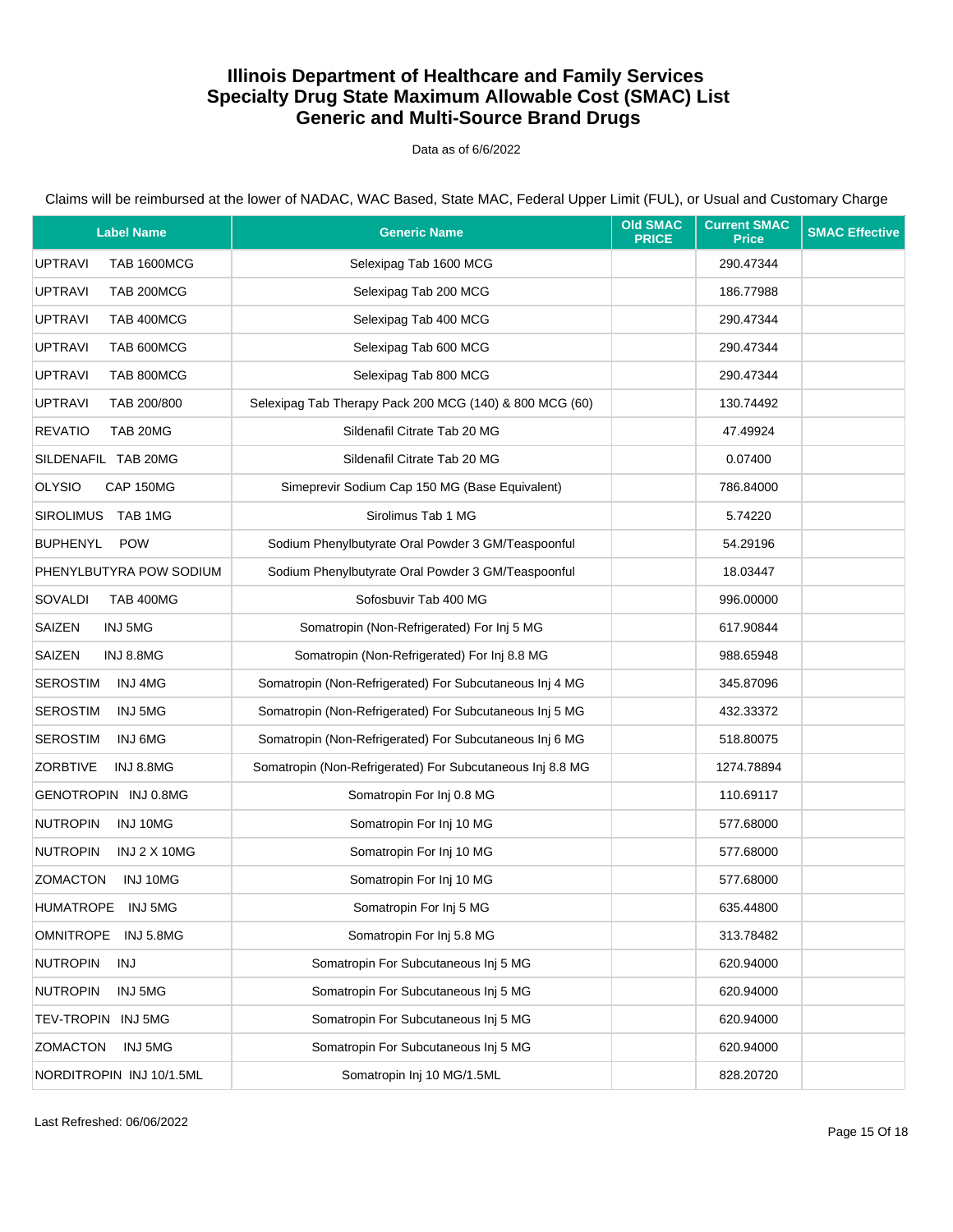Data as of 6/6/2022

| <b>Label Name</b>                   | <b>Generic Name</b>                             | <b>Old SMAC</b><br><b>PRICE</b> | <b>Current SMAC</b><br><b>Price</b> | <b>SMAC Effective</b> |
|-------------------------------------|-------------------------------------------------|---------------------------------|-------------------------------------|-----------------------|
| NUTROPIN AQ INJ 10MG/2ML            | Somatropin Inj 10 MG/2ML                        |                                 | 626.16030                           |                       |
| NUTROPIN AQ INJ 5MG/ML              | Somatropin Inj 10 MG/2ML                        |                                 | 626.16030                           |                       |
| NORDITROPIN INJ 15/1.5ML            | Somatropin Inj 15 MG/1.5ML                      |                                 | 1242.31080                          |                       |
| NUTROPIN AQ INJ 20MG/2ML            | Somatropin Inj 20 MG/2ML                        |                                 | 1252.31064                          |                       |
| NORDITROPIN INJ 30/3ML              | Somatropin Inj 30 MG/3ML                        |                                 | 1242.31080                          |                       |
| NORDITROPIN INJ 5/1.5ML             | Somatropin Inj 5 MG/1.5ML                       |                                 | 414.10360                           |                       |
| <b>NEXAVAR</b><br><b>TAB 200MG</b>  | Sorafenib Tosylate Tab 200 MG (Base Equivalent) |                                 | 159.61896                           |                       |
| <b>SUTENT</b><br><b>CAP 12.5MG</b>  | Sunitinib Malate Cap 12.5 MG (Base Equivalent)  |                                 | 182.57249                           |                       |
| <b>SUTENT</b><br>CAP 25MG           | Sunitinib Malate Cap 25 MG (Base Equivalent)    |                                 | 365.14569                           |                       |
| <b>SUTENT</b><br>CAP 50MG           | Sunitinib Malate Cap 50 MG (Base Equivalent)    |                                 | 635.66712                           |                       |
| <b>INCIVEK</b><br><b>TAB 375MG</b>  | Telaprevir Tab 375 MG                           |                                 | 130.73507                           |                       |
| TEMOZOLOMIDE CAP 100MG              | Temozolomide Cap 100 MG                         |                                 | 9.86377                             |                       |
| TEMOZOLOMIDE CAP 140MG              | Temozolomide Cap 140 MG                         |                                 | 11.93613                            |                       |
| TEMOZOLOMIDE CAP 180MG              | Temozolomide Cap 180 MG                         |                                 | 27.78000                            |                       |
| TEMOZOLOMIDE CAP 20MG               | Temozolomide Cap 20 MG                          |                                 | 4.07143                             |                       |
| TEMOZOLOMIDE CAP 250MG              | Temozolomide Cap 250 MG                         |                                 | 65.30400                            |                       |
| <b>TORISEL</b><br>SOL 25MG/ML       | Temsirolimus Soln For IV Infusion 25 MG/ML      |                                 | 1762.51164                          |                       |
| <b>VIREAD</b><br><b>TAB 150MG</b>   | Tenofovir Disoproxil Fumarate Tab 150 MG        |                                 | 36.80220                            |                       |
| <b>VIREAD</b><br><b>TAB 200MG</b>   | Tenofovir Disoproxil Fumarate Tab 200 MG        |                                 | 36.80220                            |                       |
| <b>VIREAD</b><br><b>TAB 250MG</b>   | Tenofovir Disoproxil Fumarate Tab 250 MG        |                                 | 36.80220                            |                       |
| <b>EGRIFTA</b><br>SOL 1MG           | Tesamorelin Acetate For Inj 1 MG (Base Equiv)   |                                 | 87.98000                            |                       |
| TETRABENAZIN TAB 12.5MG             | Tetrabenazine Tab 12.5 MG                       |                                 | 1.98289                             |                       |
| TETRABENAZIN TAB 25MG               | Tetrabenazine Tab 25 MG                         |                                 | 26.52000                            |                       |
| THALOMID<br><b>CAP 100MG</b>        | Thalidomide Cap 100 MG                          |                                 | 276.29822                           |                       |
| <b>THALOMID</b><br>CAP 150MG        | Thalidomide Cap 150 MG                          |                                 | 295.43067                           |                       |
| <b>THALOMID</b><br><b>CAP 200MG</b> | Thalidomide Cap 200 MG                          |                                 | 314.57592                           |                       |
| <b>THALOMID</b><br>CAP 50MG         | Thalidomide Cap 50 MG                           |                                 | 170.21817                           |                       |
| <b>TABLOID</b><br>TAB 40MG          | Thioguanine Tab 40 MG                           |                                 | 25.17609                            |                       |
| <b>THYROGEN</b><br><b>INJ 1.1MG</b> | Thyrotropin Alfa For Inj 1.1 MG                 |                                 | 1618.99800                          |                       |
| TOBI PODHALR CAP 28MG               | Tobramycin Inhal Cap 28 MG                      |                                 | 45.07149                            |                       |